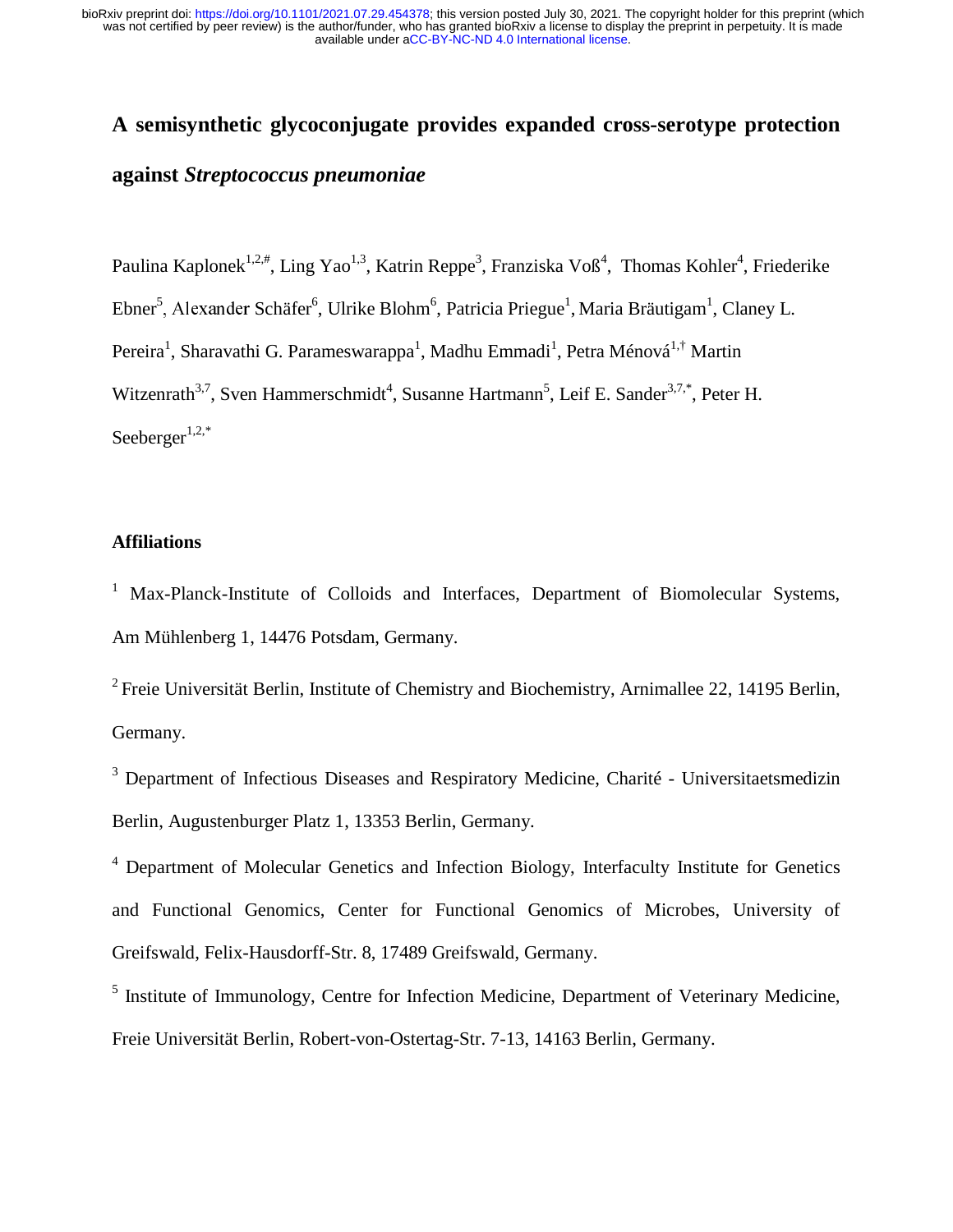$6$  Institute of Immunology, Friedrich-Loeffler-Institut, Südufer 10, 17493 Greifswald-Insel Riems, Germany.

 $7$  German Center for Lung Research (DZL), Aulweg 130, 35392 Giessen, Germany.

\*Co-senior authors, co-correspondence authors: peter.seeberger@mpikg.mpg.de, leiferik.sander@charite.de

# The current address: Ragon Institute of MGH, MIT, and Harvard, 400 Technology Square, Cambridge, 02139 MA, USA.

† University of Chemistry and Technology, Prague, Technicka 5, 166 28 Prague, Czech Republic.

## **Abstract**

*Streptococcus pneumoniae* infections are the leading cause of child mortality globally. Current vaccines fail to induce a protective immune response towards a conserved part of the pathogen, resulting in new serotypes causing disease. Therefore, new vaccine strategies are urgently needed. Described is a two-pronged approach combining *S.pneumoniae* proteins, pneumolysin and PspA, with a precisely defined synthetic oligosaccharide, whereby the carrier protein acts as a serotype-independent antigen to provide additional protection. Proof of concept in mice and swine models revealed that the conjugates inhibit colonization of the nasopharynx, decrease the bacterial load and reduce disease severity in the bacteria challenged model. Immunization of piglets provided the first evidence for the immunogenicity and protective potential of synthetic glycoconjugate vaccine in a large animal model. A combination of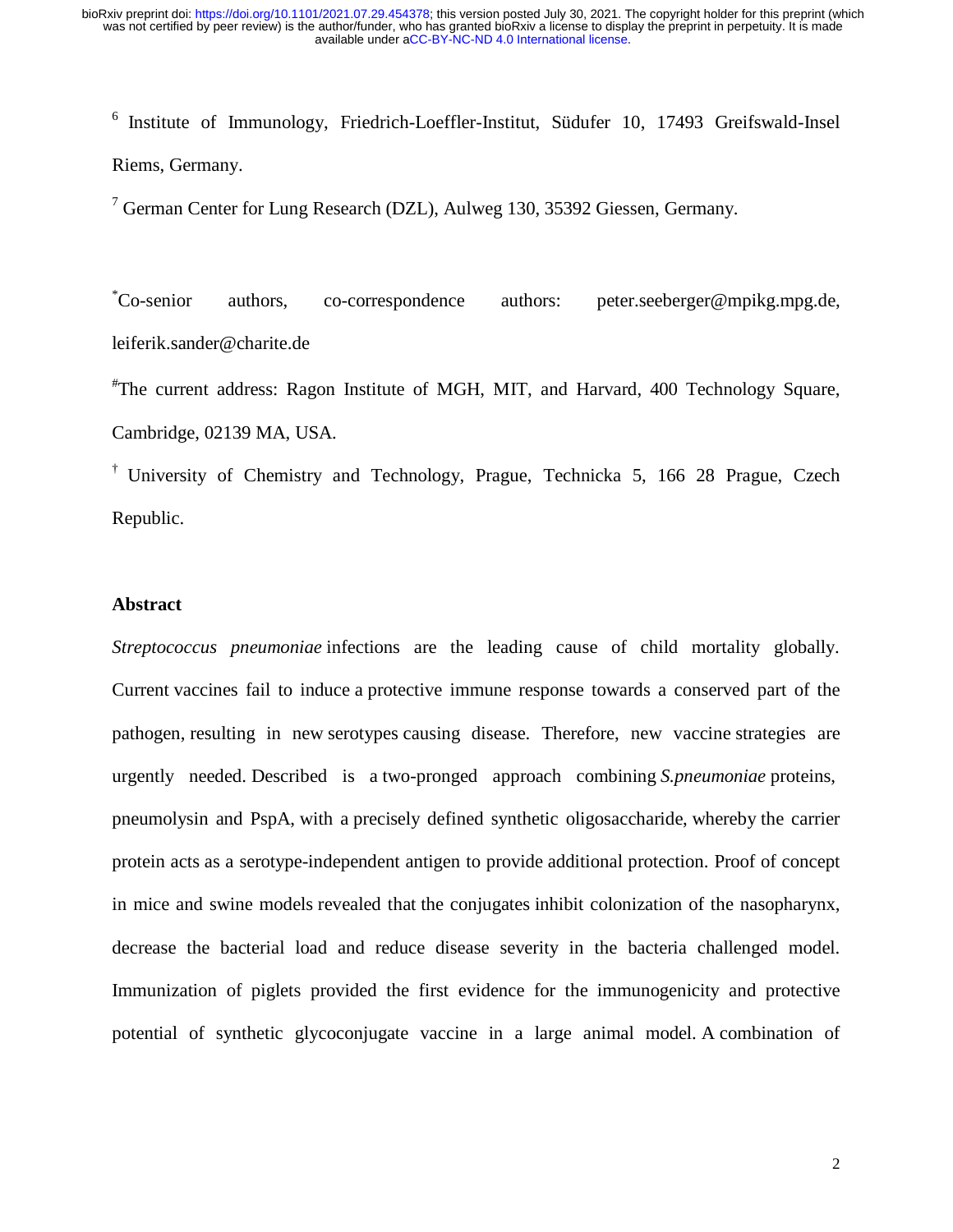synthetic oligosaccharides with proteins from the target pathogen opens the path to create broadly cross-protective ("universal") pneumococcal vaccines.

## **Keywords:**

vaccines, carbohydrate vaccines, infectious diseases, *Streptococcus pneumoniae*, carrier protein

# **Introduction**

Infections with *S. pneumoniae*, causing pneumonia, septicemia, and meningitis, are a leading cause of mortality globally [1], and pneumococcal diseases are a major cause of death in children under five years in developing countries [2]. According to the World Health Organization report from 2018, more children (800,000) under the age of five died from pneumococcal diseases worldwide than AIDS, malaria, and measles combined [3]. In the USA, *S. pneumoniae* infections are the most common reason for children to be hospitalized, and about one million adults seek hospital care annually [4, 5]. As the leading cause of bacterial meningitis in people over 65, *S. pneumoniae* causes substantial morbidity and mortality [5]. Considering the significant impact of pneumococcal diseases, surprisingly little is invested in vaccines and other preventive measures to address this problem. Currently marketed pneumococcal conjugate vaccines (PCVs) contain capsular polysaccharides (CPS) isolated from the serotypes associated with invasive pneumococcal diseases (IPDs). The 23-valent polysaccharide vaccine (Pneumovax 23®) is not effective in young children and the elderly [6, 7], while 7-, 10- and 13-valent polysaccharideprotein conjugate vaccines (Prevnar<sup>®</sup> or Synflorix<sup>®</sup>) provide significantly increased protection in all age groups [8]. However, the manufacture of PCVs relies on the conceptionally simple but operationally challenging isolation of CPS from cultured bacteria. The presence of impurities,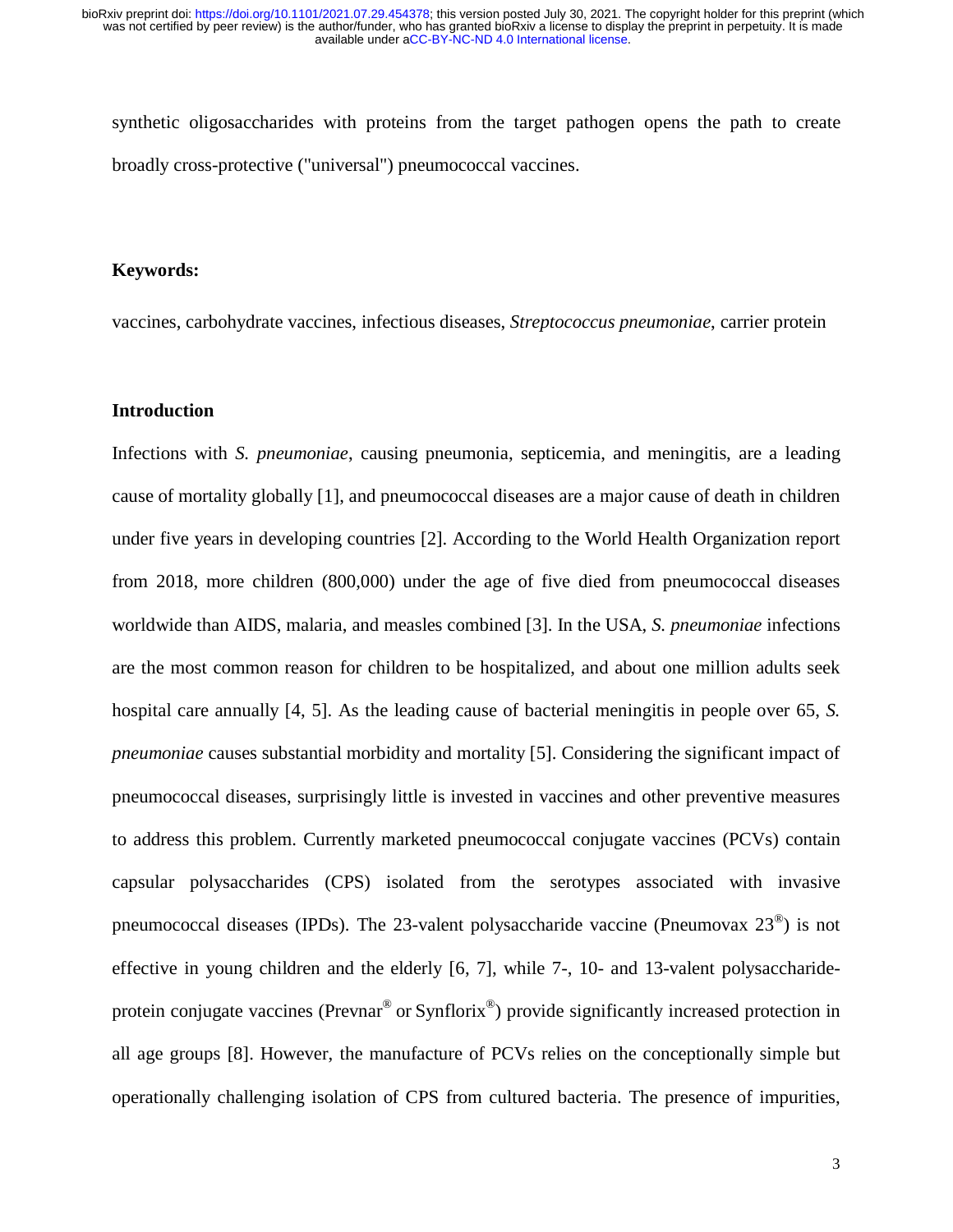batch-to-batch variations, and unpredictable conjugation to a carrier protein can be overcome when synthetic oligosaccharides are employed. A rapidly growing field of medicinal chemistry allows the chemical synthesis of complex glycans on a large scale and improves the purity, homogeneity, and reproducibility of the antigen [9]. Synthetic oligosaccharides resembling the CPS of different serotypes can serve as candidate antigens for multiple vaccines and are a promising approach for the glycoconjugate vaccine development [10, 11].

 The protection levels of marketed multivalent pneumococcal PCVs vary significantly depending on geographical location and serotype prevalence [12]. Colonizing serotypes covered by the vaccines are often replaced by previously less prevalent serotypes that acquired current colonizing strains under selective pressure [13]. The plasticity of the pneumococcal genome may allow for adaptation to the selective pressure of vaccines [14]. Thus, the development of a "universal" pneumococcal vaccine that is immunogenic in all age groups and provides broad serotype-independent protection against all serotypes has been pursued for decades [15]. Multivalent combinations of pneumococcal membrane proteins appear to afford additive protection against pneumococcal infection in mice [16].

*S. pneumoniae* proteins such as pneumolysin toxoid (Ply) [17, 18] and pneumococcal surface protein A (PspA) [19, 20] have been explored for cross-serotype protective pneumococcal vaccines. Ply is considered a major virulence factor of *S. pneumoniae* as it forms pores in the cell membrane that facilitate bacterial spread and increase barrier breakdown and host cell death, thereby contributing to disease manifestation [21, 22]. Analysis of mucosal immunity of children showed a significantly higher level of anti-Ply antibodies in children with negative pneumococcal culture compared to carriage-positive individuals, suggesting that anti-Ply antibodies are protective against colonization [23]. Animal models using Ply-deficient *S.*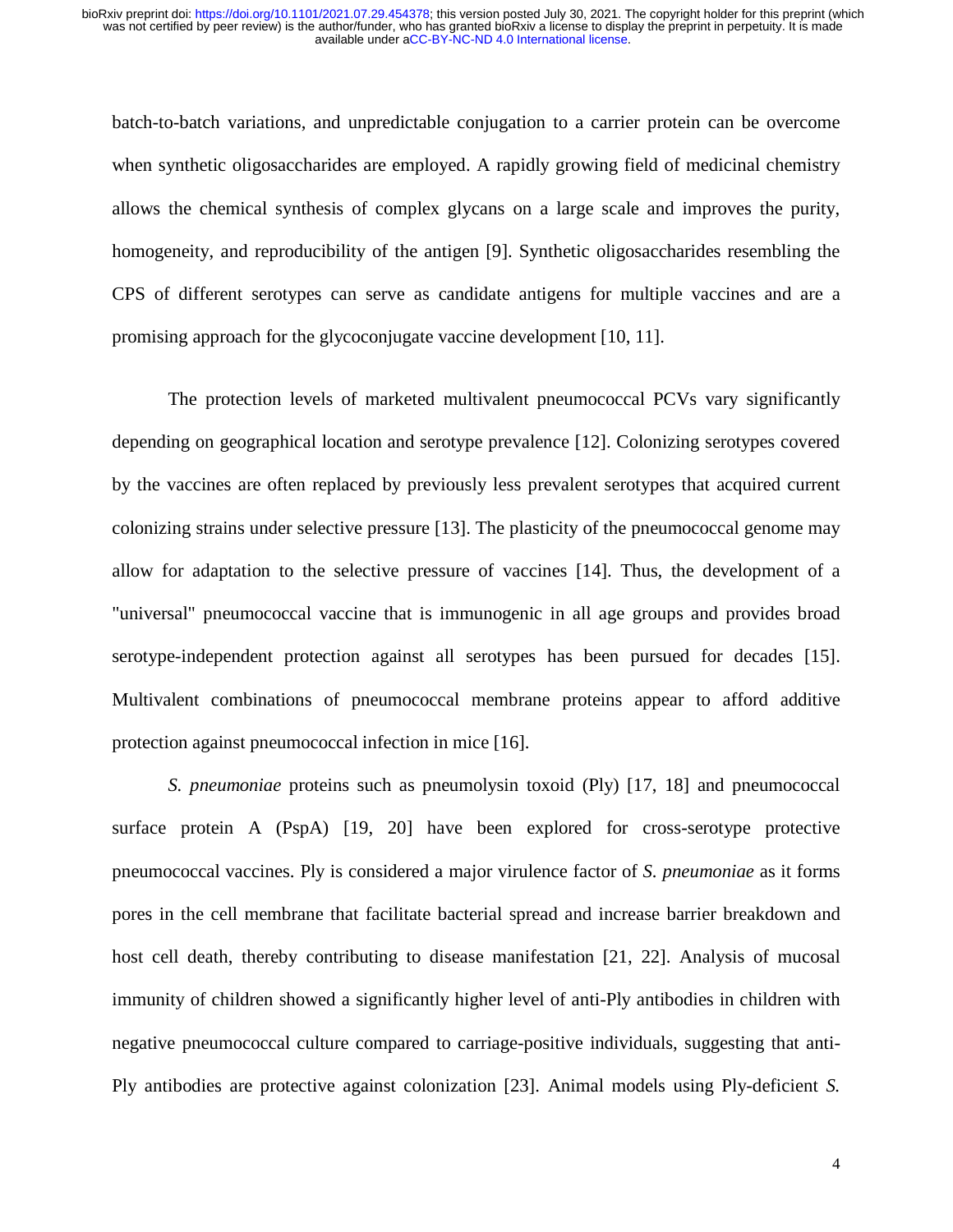*pneumoniae* mutants have revealed decreased colonization of the nasopharynx, increased bacterial clearance from the lung, and prolonged survival following infection [24]. Pneumococcal surface protein A (PspA) is an essential surface molecule of *S.pneumoniae* which leads to inhibition of the complement-mediated bacterial clearance [25, 26]. The multifunctional immune evasive properties of PspA are essential for pneumococcal nasopharyngeal colonization and invasion of *S. pneumoniae.* PspA is immunogenic and induces both humoral and cellular immune responses [27]. Active immunization with purified PspA protects against nasopharyngeal carriage and invasive disease in animal models [16].

Serotype replacement following PCV introduction spurred research into broadly crossprotective ("universal") pneumococcal vaccines. Glycoconjugate vaccines induce, in addition to the response to the glycan antigens, a substantial immune response against the carrier protein as an "additional valency". Here, we explore the use of cross-protective conserved pneumococcal proteins as carriers for synthetic serotype-specific oligosaccharide antigens to broaden vaccine specificity and prevent serotype replacement. A detoxified version of Ply or PspA served as carriers for synthetic oligosaccharide antigens specific for *S. pneumoniae* serotypes 2 or 3. The carbohydrate- and protein-specific immunogenicity was robust, with potent opsonophagocytic and cross-neutralizing serum activity. These novel semisynthetic pneumococcal glycoconjugate vaccine candidates were protective against pneumococcal pneumonia and provided crossprotection against nasopharyngeal colonization with a heterologous serotype in mice. These are the first examples of glycoconjugates combining immunogenic pneumococcal protein carriers with defined synthetic oligosaccharide antigens demonstrating a promising strategy to improve protection against pneumococcal diseases.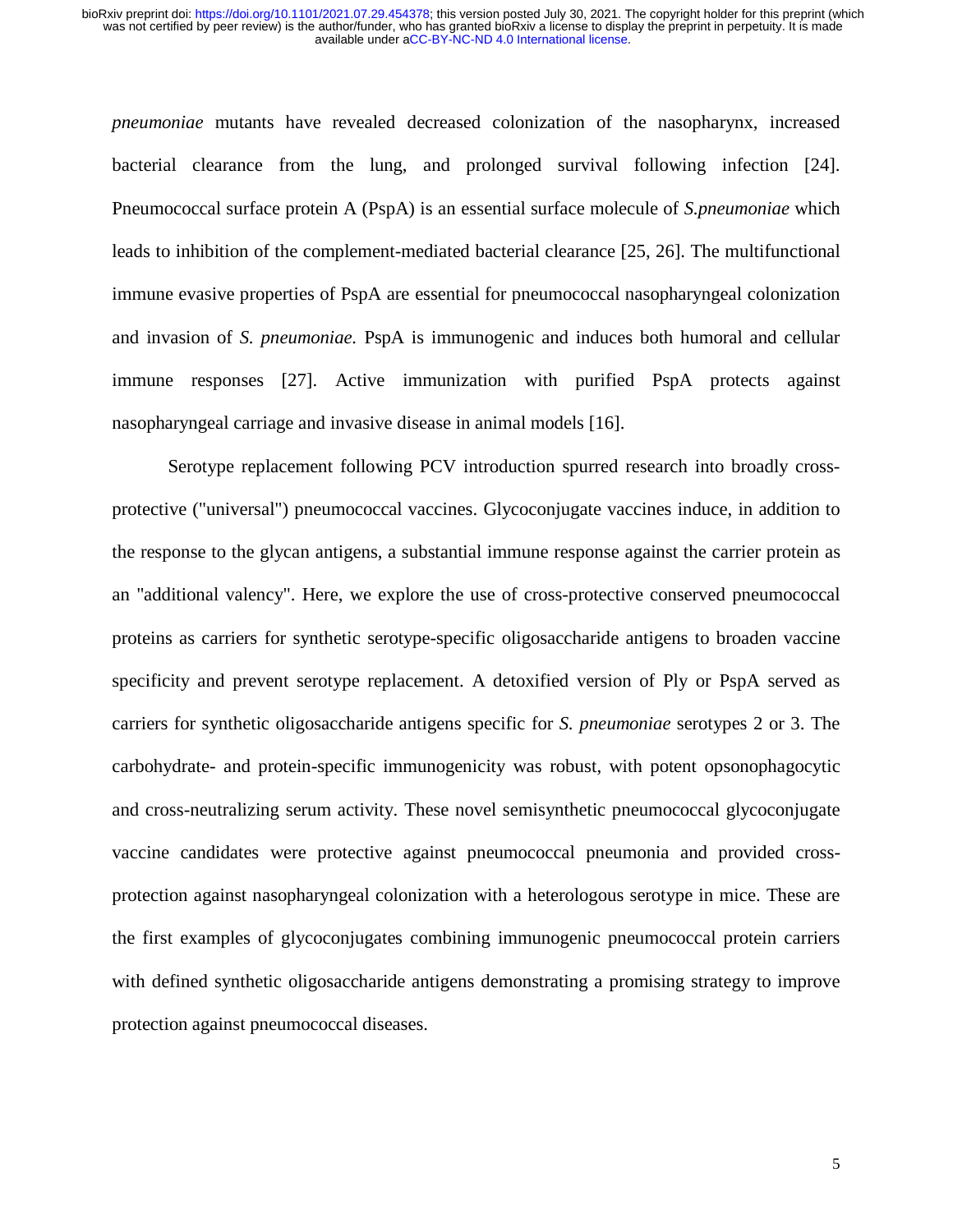## **Methods**

#### *Animal experiments*

Animals were treated according to German (Tierschutz-Versuchstierverordnung) and European Regulations (Directive 2010/63/EU). Recommendations of the Society for Laboratory Animal Science (GV-SOLAS) and of the Federation of European Laboratory Animal Science Associations (FELASA) were followed. The permits used in the study were approved by the Office for Health and Social Affairs Berlin (LAGeSo); Permit Number: G0135/14, G0053/18; and the Landesamt für Landwirtschaft, Lebensmittelsicherheit und Fischerei Mecklenburg-Vorpommern (LALLF M-V, Rostock, Germany); Permit Numbers: 7221.3-1-061/17 and 7221.3- 2-042/17. All efforts were made to minimize the discomfort of the animals and ensure the highest ethical standards.

#### *General Methods*

Synthetic oligosaccharide S. pneumoniae serotype 3 tetrasaccharide (ST3) [28] and serotype 2 hexasaccharide (ST2) [29] were conjugated to carrier proteins CRM197 (EirGenix, Inc., Taiwan), purified Pneumolysin PlyW433E and PspA using the standardized protocol described previously [28, 29]. Synthetic antigens were printed on NHS-activated microarray slides. Mice and swine were immunized according to the prime  $+$  boost  $+$  boost schedule and infected with S. pneumoniae serotype 3 (PN36) and S. pneumoniae serotype 2 (D39. The immunogenicity of the vaccines was analyzed by glycan array and ELISA. The protective ability of the antibodies to trigger opsonophagocytic killing of bacteria and toxin neutralization were assessed by *in vitro* opsonophagocytic killing assay (OPKA), red blood cells lysis assay and electric cell-substrate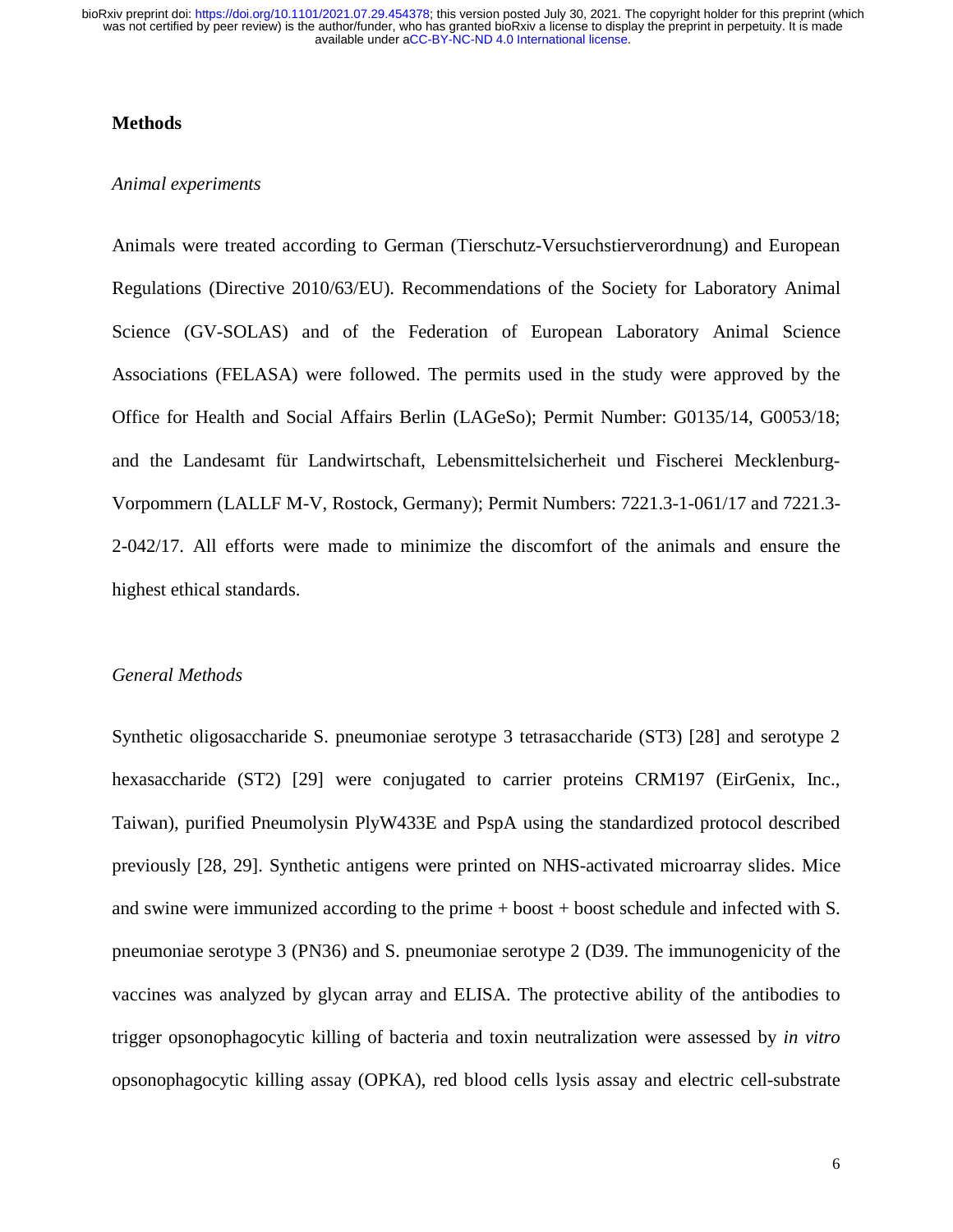impedance sensing (ECIS). The presence of carbohydrate specific T cells was analyzed by antigen-reactive T cell staining of pigs by flow cytometry. Detailed materials and methods can be found in SI Appendix.

## **Results**

*ST3-PLY glycoconjugate is immunogenic and protects against S. pneumoniae serotype 3 induced pneumonia* 

It has been shown that synthetic glycoconjugate vaccine candidate resembling the ST3 CPS repeating units protects mice against ST3 induced pneumonia [28]. Detoxified diphtheria toxoid (CRM197) is used as a carrier for CPS in PCV13. Here, we conjugated the ST3 tetrasaccharide to an immunogenic detoxified Pneumolysin (PlyW433E) [30] using a bifunctional linker (**Fig. 1a**). The ST3-tetrasaccharide Ply conjugate (ST3-Ply) contained on average seven synthetic tetrasaccharide molecules attached to each Ply protein (**Sup Fig. 1**).

To assess the immunogenicity of the glycoconjugates, mice were immunized with alumadjuvanted ST3-Ply and compared to ST3-CRM197 and PCV13 in a prime-boost regimen **(Fig. 1b)**. We observed significantly higher antigen-specific antibody levels for ST3-Ply and ST3- CRM197, starting at 21 days post-immunization compared to PCV13 (**Fig. 1c)**. ST3-Ply conjugate induced a more robust ST3-specific antibody response compared to ST3-CRM197. Therefore, the conjugation to alternative carrier protein increases the immunogenicity of carbohydrate antigen compare to traditionally used CRM197. Animals immunized with CPS containing Prevnar13® showed mild cross-reactivity to the ST3-tetrasaccharide (**Fig. 1c**).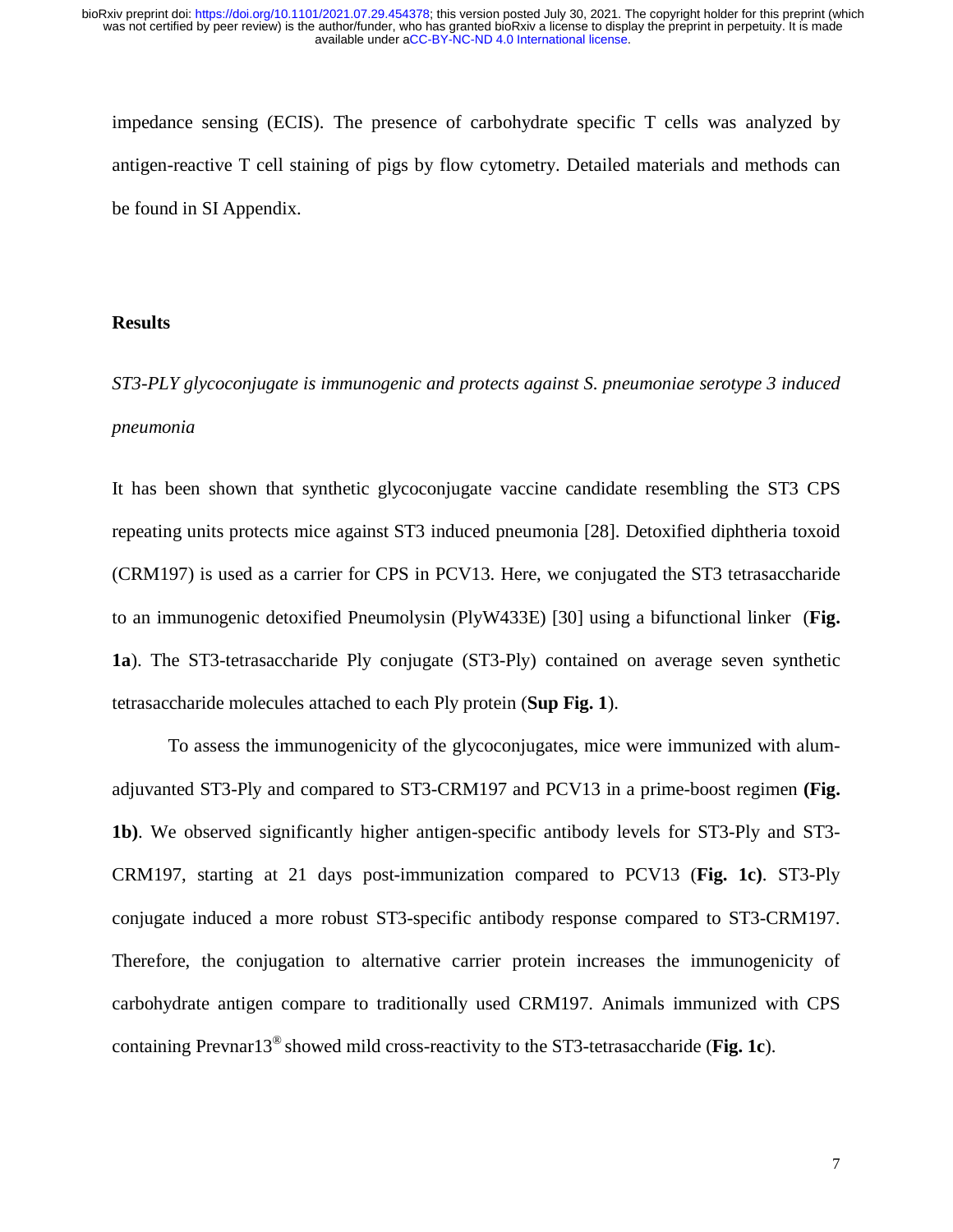Next, ST3-Ply immunized animals were intranasally infected with 5 x 10<sup>6</sup> CFU of S. *pneumoniae* serotype 3, while negative controls received PBS only. Clinical signs of disease, body weight, and body temperature were monitored every 12 hours following a clinical score. Bacterial outgrowth in the lung was examined 48 hours post-infection. ST3-tetrasaccharide and carrier protein-specific antibodies were analyzed by glycan microarray. Immunization with ST3- Ply as well as ST3-CRM197 and PCV13 significantly alleviated disease severity, as evidenced by the absence of hypothermia, compared to PBS control (**Fig. 1d**). The absence of clinical manifestations of disease correlated with a strongly decreased bacterial burden in the lungs (**Fig. 1e**). Hence, a semisynthetic ST3-Ply conjugate is immunogenic and is highly protective against serotype-homologous pneumonia.

#### *Anti-Ply antibody responses show cross-neutralization potential*

In line with the protective effects against the pneumococcal challenge, immune-sera from mice vaccinated with ST3-Ply showed *in-vitro* protective activity measured by OPKA (**Fig. 2a**). No direct opsonophagocytic activity towards unrelated serotypes was observed, indicating that CPSspecific antibodies are required for binding and activation of complement in this assay. To further analyze the neutralizing effects of anti-Ply antibodies, post-immunization seru samples (day 35) were incubated with native Ply in the presence of human red blood cells (hRBCs). The hemoglobin release through erythrocyte lysis was measured at the absorbance  $A_{540nm}$  as an indicator of pneumolysin activity. Antibodies from ST3-Ply immunized mice exhibited potent toxin neutralizing activity blocking hRBC lysis, compared to pre-immune serum. The neutralizing effect was preserved up to a titer of 1:100 (**Fig. 2b**). Next, hRBCs were incubated with bacterial lysate of *S. pneumoniae* serotypes 3 and heterologous serotypes 2 and 8, and post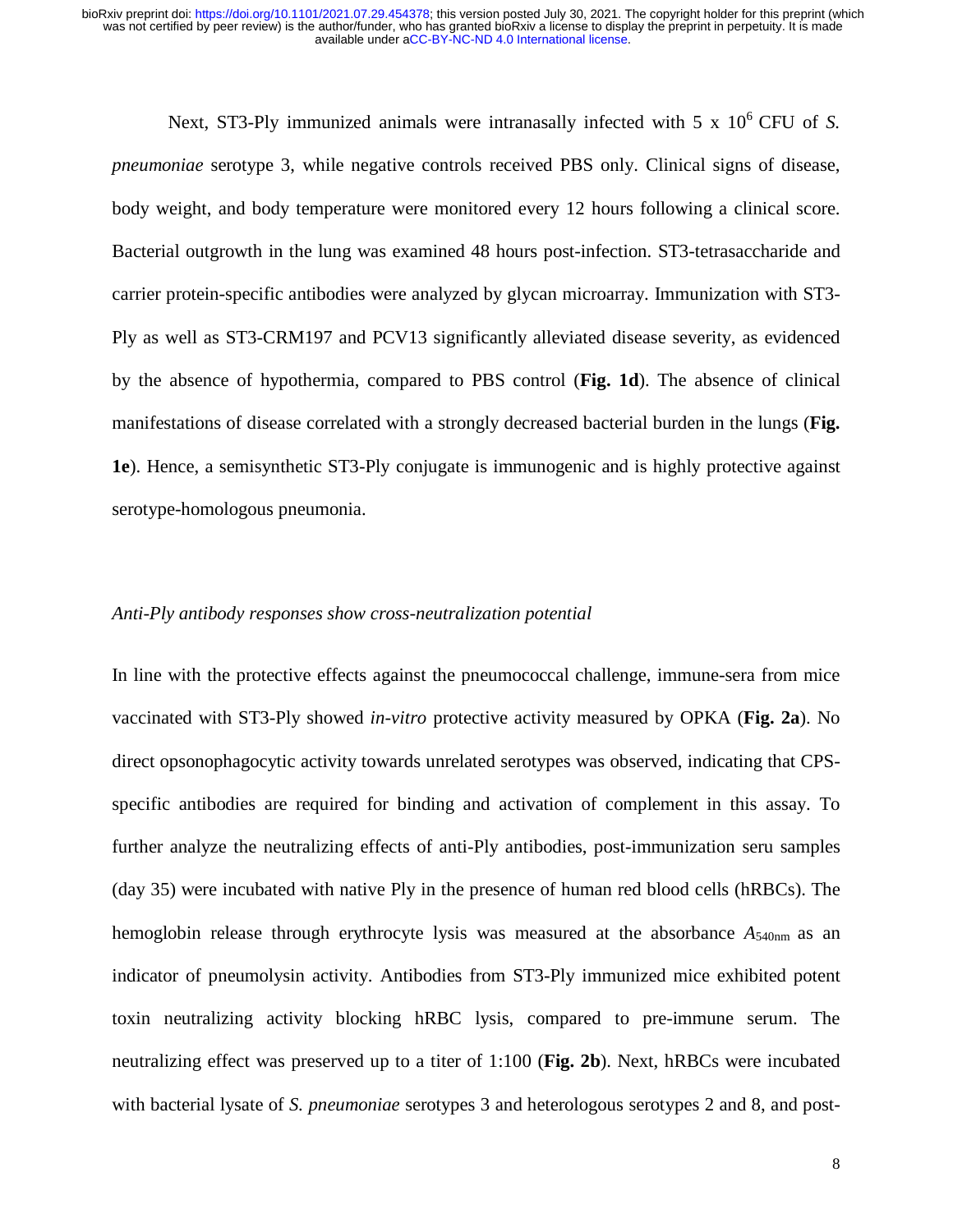immunization serum. A significant reduction of hemoglobin released independently of the pneumococcal serotype was observed (**Fig. 2c**). The most significant reduction in cytotoxicity was seen with lysate of ST3, suggesting an additional neutralizing effect of specific anti-glycan antibodies. Residual hemolysis was the result of different toxins and lytic components present in the bacterial cell lysates.

As epithelial cells of the respiratory tract are a primary target for *S. pneumoniae*, we analyzed the protective potential of vaccine-induced antibodies on maintaining barrier function *in vitro*. The human alveolar basal epithelial cells A549 were exposed to cell lysate of *S. pneumoniae* serotype 2, 3, and 8. Changes in transcellular electrical resistance of cell monolayers were analyzed by Electric Cell-substrate Impedance Sensing (ECIS). ST3-Ply post-immunization antibodies were able to significantly inhibit barrier breakdown measured as a loss of electrical resistance (**Fig. 2d**).

These results indicate that the ST3-Ply conjugate immunization triggers high levels of pneumolysin-neutralizing antibodies that may block acute lung injury in the early course of pneumococcal infection. Anti-toxin immunity, in addition to CPS-specific antibody responses, may exhibit additional benefits in the prevention of severe pneumococcal pneumonia.

*Intranasal immunization with ST3-Ply and ST3-PspA elicits mucosal and systemic immune responses and inhibits serotype-homologous and -heterologous colonization.* 

*S. pneumoniae* virulence factors, such as Ply and PspA, play a crucial role in the initial step and the subsequent invasion and spreading of pneumococci [24]. Mucosal vaccine delivery may thus activate the local immune system against mucosal transmission and bacteria spread. Synthetic ST3-tetrasaccharide and ST2-hexasaccharide were conjugated to Ply and PspA to evaluate the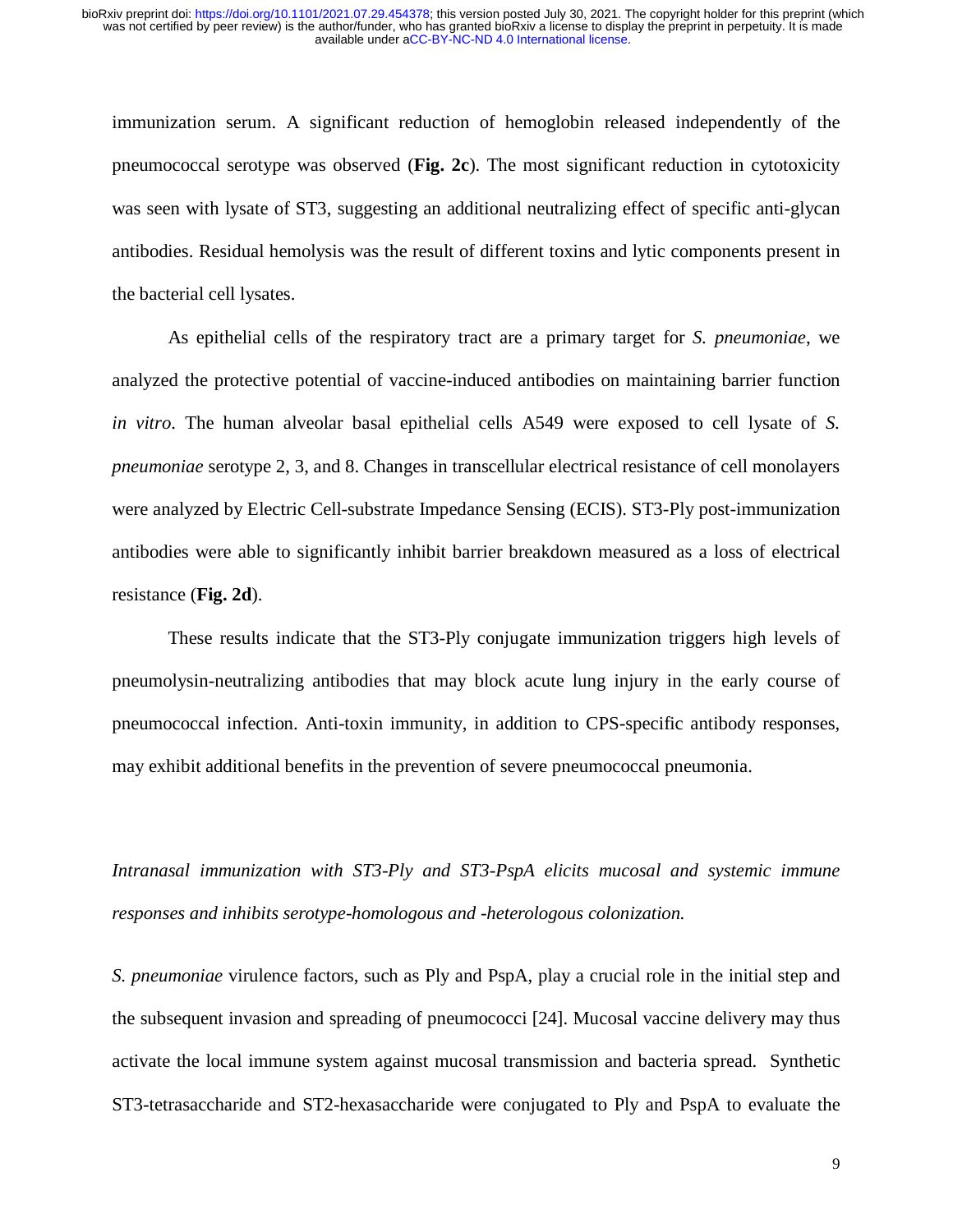benefits of those proteins as carriers and additional antigens for glycoconjugate vaccines. Glycoconjugates were characterized by MALDI-TOF-MS (**Sup. Fig. 2**).

Mice were immunized intranasally with ST3-Ply, ST3-PspA, ST2-Ply, ST2-PspA, or a mixture of both glycoconjugates according to the prime-boost regimen (**Fig. 3a**). Animals received a dose of glycoconjugate equal to 2.5 µg protein, corresponding to 0.5 µg synthetic oligosaccharide antigen, formulated with cholera toxin subunit B (CTB) as a mucosal adjuvant. Intranasal immunization triggered a systemic immune response in all mice tested. Both ST3 tetrasaccharide and CPS, as well as Ply- and PspA- specific antibodies, were induced in all mice receiving the vaccine with corresponding protein. (**Fig. 3b**).

Two weeks after the final vaccination, mice were intranasally infected with a non-lethal dose of *S. pneumoniae* serotype 2. A local immune response (IgA and IgG) in homogenized nasal tissue was detected toward corresponding antigens. Mice injected with ST3-tetrasaccharide conjugates exhibited high antigen-specific antibody level respectively to the vaccine received (**Fig. 3c-d**). Animals immunized with ST2-hexasaccharide conjugates show similar mucosal IgA and IgG responses (**Sup. Fig.3**).

The protective activities of vaccine-induced antibodies were evaluated in post-immunization blood. ST3 conjugated vaccines were able to trigger the *in vitro* killing of *S. pneumonia* ST3 with efficiency higher than 75% (**Fig. 3e**). Intranasal vaccination with ST2-Ply, ST2-PspA, and  $ST2-Ply + ST2-PspA mixture$ , as well as an  $ST3-Ply$ ,  $ST3-PspA$ ,  $ST3-Ply + ST3-PspA mixture$ induced a significant reduction of bacterial load in the nasal cavity compared to PBS group (**Fig. 3f**). In summary, the vaccine-induced antibodies are able to mediate opsonophagocytic killing of bacteria and reduce the colonization as well as the risk of severe infection.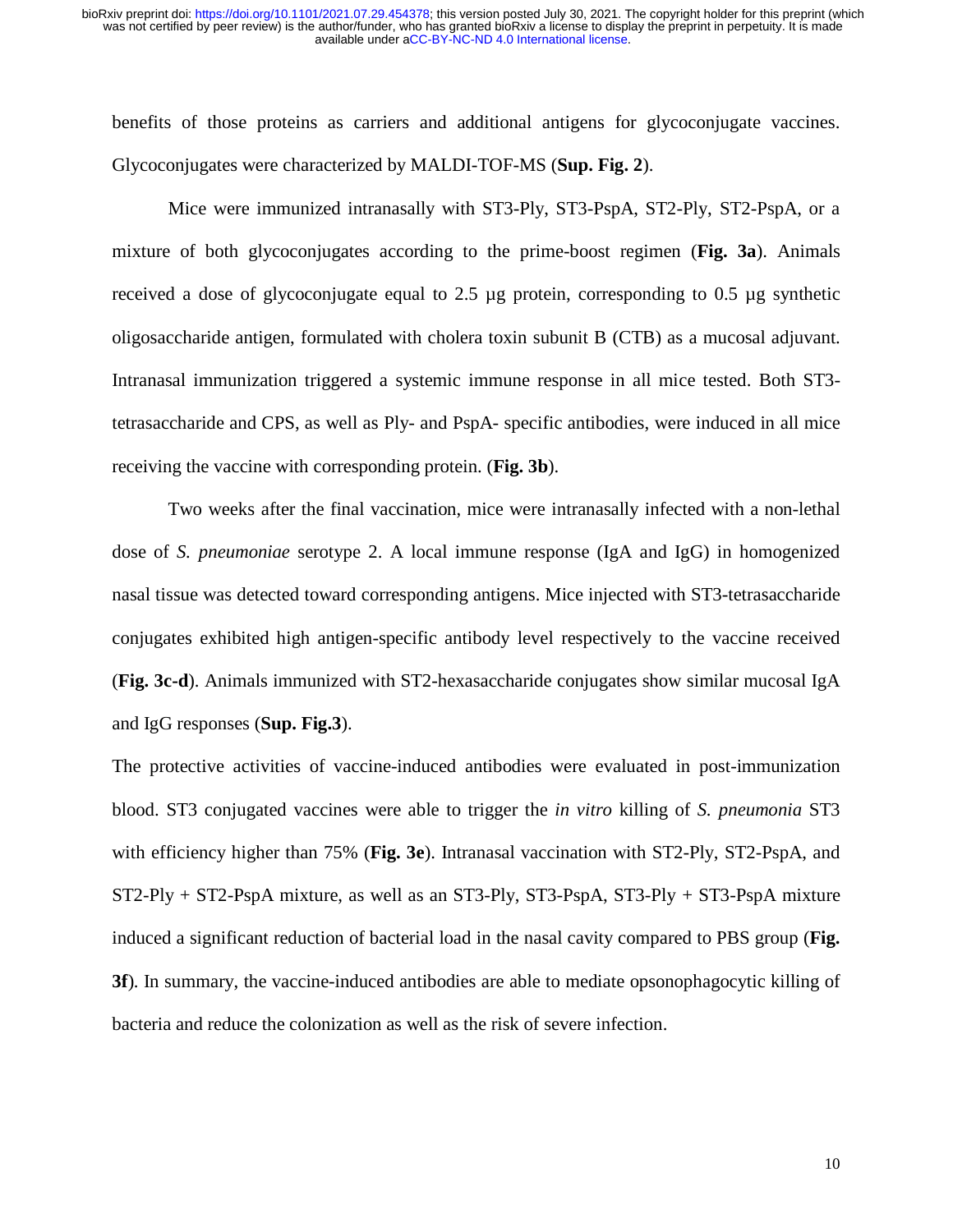## *Immunogenicity of ST3-CRM197 and ST3-Ply in Swine*

Six-week-old healthy, female domestic pigs (German landrace *Sus scrofa*) were immunized intramuscularly with 2.2 µg of ST3-tetrasaccharide CRM197- or Ply-conjugated, dose equal to the PCV13, formulated with aluminium hydroxide. The control groups received PCV13 or Alum only. Blood for antibody responses was collected on days 0, 10, 20, and 35/36 postimmunization (**Fig. 4a**). The presence of ST3-tetrasaccharide and CPS-specific  $IgG_1$  and  $IgG_2$  as well as anti-carrier protein antibody, was analyzed by glycan arrays. CRM197 specific  $I_gG_1$  and  $IgG<sub>2</sub>$  were identified in groups immunized with PCV13 and ST3- CRM197, whereas anti-Ply antibodies were mostly elicited by ST3-Ply vaccination (**Fig. 4b-e**). In groups vaccinated with semisynthetic ST3-CRM197 and ST3-Ply conjugates, ST3-tetrasaccharide specific  $I_{\mathcal{B}}G_1$  titers were significantly higher than  $I_{\mathcal{B}}G_2$  (Fig. 4b). A detectable level of a specific protein response was observed in unrelated groups due to nonsterile housing and breeding of swine. The study provides the first evidence for the immunogenicity of semisynthetic glycoconjugates in swine.

Next, we assessed antigen-specific T cell responses. We determined CD154 (CD40L) expression on CD4<sup>+</sup> T cells restimulated with Ply or entire glycoconjugates to detect antigenreactive CD4<sup>+</sup> Th cells [31]. The frequency of antigen-reactive CD4 T cells in ST3-Ply immunized pigs was enhanced when compared to control animals (**Fig. 4f**). In response to ST3- Ply restimulation, a tendency towards an increased frequency of  $CD154+TNF+CD4+T$  cells was observed (**Fig. 4f**).

 To further determine the protective capacity of ST3-tetrasaccharide specific antibodies, we performed OPKA using *S. pneumoniae* serotype 3. The serum from animals immunized with ST3-CRM197 and ST3-Ply showed similar OPKA activity to the PCV13 group (**Fig. 4g**). Thus,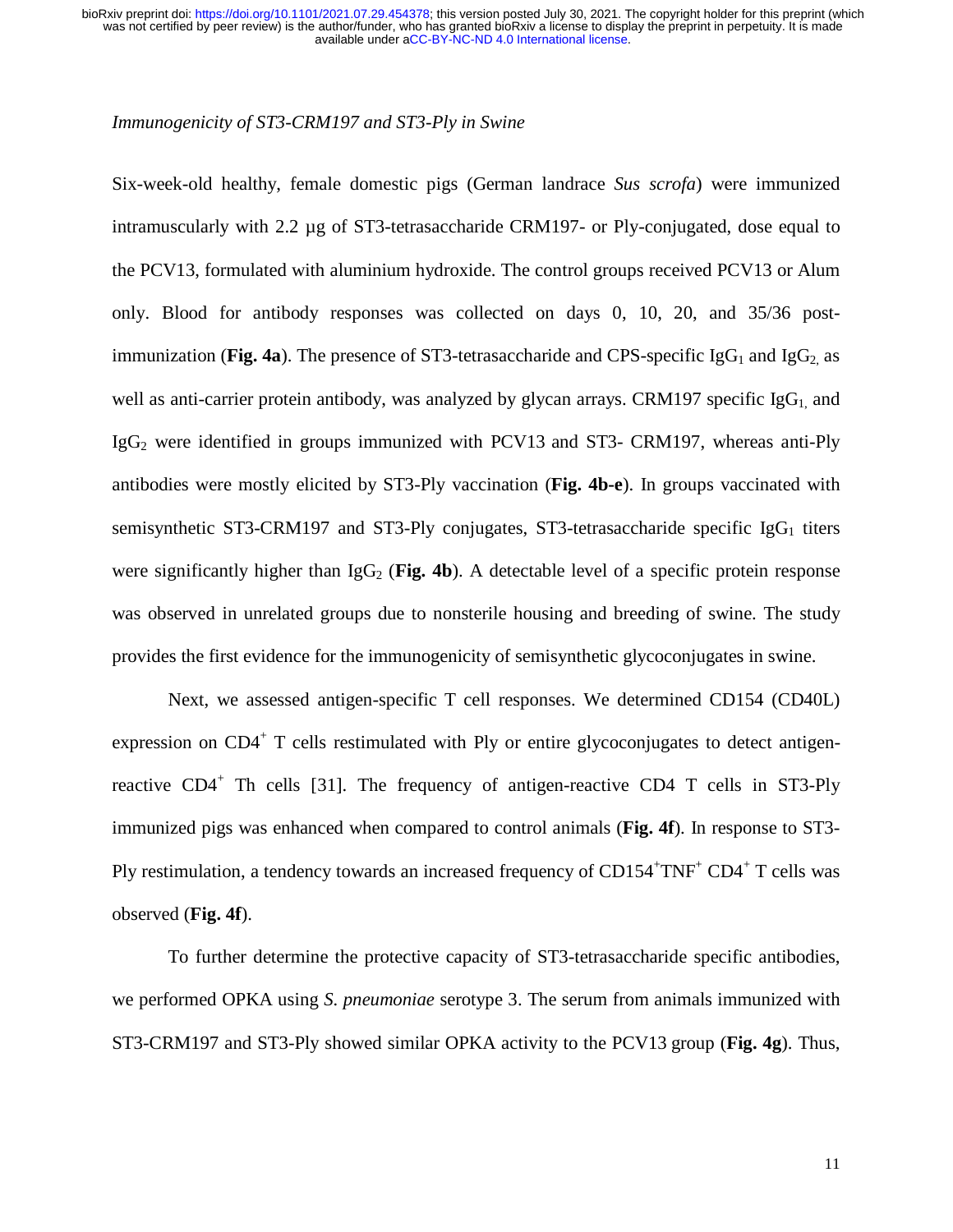semisynthetic glycoconjugates ST3-CRM197 and ST3-Ply raise protective antibodies with strong opsonophagocytic activity in swine.

The post-immune sera from swine were evaluated for their toxin-neutralizing effect. Consistently, antibodies from pigs immunized with ST3-Ply potently inhibited pneumolysininduced hemolysis of red blood cells *in vitro* compared to negative control and PCV13 groups (**Fig. 4h**). Since the animals were kept under normal husbandry conditions, some animals acquired neutralizing antibodies, probably following contact with pneumolysin-producing bacteria or cross-reactivity with other toxins. Nevertheless, the vaccine group immunized with ST3-Ply showed significantly decreased hemoglobin release compared to PCV13 vaccinated animals (*p = 0.0185*). Antibodies induced by ST3-Ply conjugate were able to inhibit the pneumolysin-mediated breakdown of barrier function in human alveolar basal epithelial cell line A549 *in vitro.* The transcellular electrical resistance of cell monolayers measured by ECIS showed significant differences while incubating with and without sera **(Fig. 4i).** 

#### **Discussion**

Bacterial pathogens that exist as a variety of different serotypes are a major challenge for the development of anti-bacterial vaccines. Multivalent vaccines, such Prevnar13®, cover only some of the 98 different strains of *S. pneumoniae,* which has allowed and driven replacement with non-vaccine serotypes ("serotype replacement"). The inclusion of conserved pneumococcal membrane proteins as vaccine antigens to create a "universal" *S. pneumoniae* vaccine has been investigated extensively [15, 32]. However, most bacterial proteins fail to provide sufficient protection since the bacterial capsule composed of CPS shields most membrane antigens and is the immunodominant target of anti-pneumococcal immune responses. In order to minimize serotype replacement while maintaining high levels of protection against IPD, we conjugated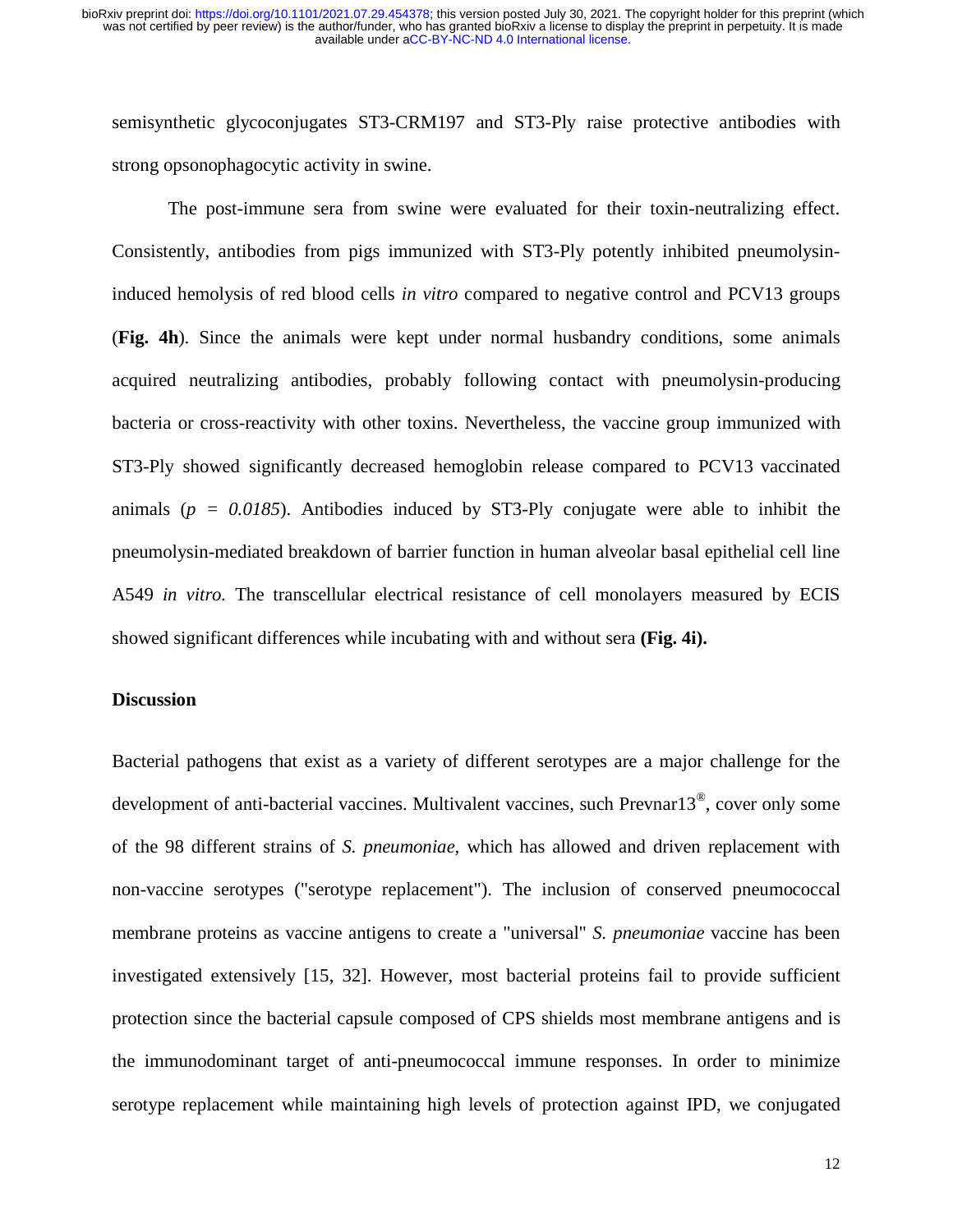serotype-specific minimal synthetic CPS epitopes to immunogenic bacterial proteins of *S. pneumoniae* with the goal of combining the superior immunogenicity of CPS epitopes with the broader cross-serotype immunity of protein antigens.

A critical step in the development of pneumococcal infections is asymptomatic nasopharyngeal carriage [33]. Up to 10% of the adolescent population and more than 40% of young children, particularly in daycare, are colonized with *S. pneumoniae* [34]. Protective immunity against common serotypes of *S. pneumoniae* is required to protect risk groups against IPD. Therefore, vaccination strategies to target pneumococcal colonization need to target the mucosal immune response. Mucosal vaccines can induce both local and systemic immunity to protect the site of pathogen entry as well as actin circulation. Easy administration without needles combined with lower costs for mass immunizations are advantages of mucosal vaccine administration [35]. Adjuvant formulation and delivery are essential, considering that the organization and function of the mucosal immune system differ significantly from the systemic immune system. The *S.pneumoniae* virulence factors pneumolysin and pneumococcal surface protein A are expressed by almost all *S. pneumoniae* serotypes and have been known to play a crucial role in establishing mucosal colonization and subsequent pathogen spreading [24, 36]. Therefore, these proteins have been considered promising protein-based vaccine candidates and were chosen as model antigens for proof of concept to broaden the spectrum of protection by pneumococcal glycoconjugate vaccines.

Antibodies can control and help to clear infections through toxin neutralization and nonneutralizing immune effector functions in addition to preventing pathogen entry. Immunization with ST3-Ply glycoconjugate triggered the production of protective anti-pneumolysin and anticarbohydrate antibodies. Neutralizing antibodies against the pore-forming toxin pneumolysin

13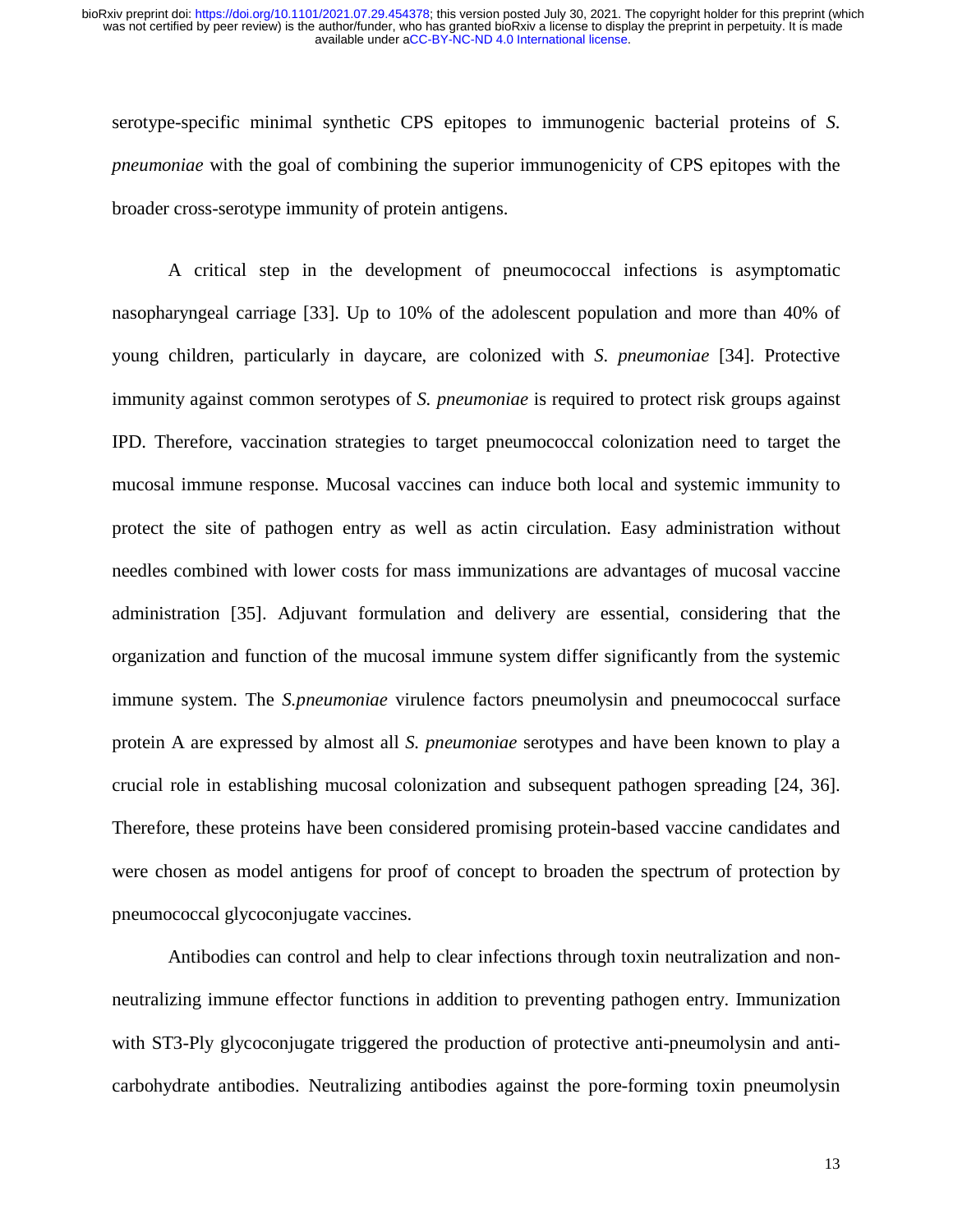inhibited the hemolysis of human red blood cells by whole bacteria cell lysate and prevented alveolar epithelial cell permeability *in vitro.* The *in vivo* model showed that the bacterial burden in blood and lungs, as well as the disease severity, was reduced by immunization with the ST3- Ply conjugate, when mice were challenged with *S. pneumoniae* ST3. The CPS-specific systemic serum antibodies correlated with the opsonophagocytic killing of pneumococci. Hence, intranasal immunization not only inhibits local bacterial colonization but also provides systemic anti-bacterial protection.

Our study illustrates that conjugation of synthetic oligosaccharide antigens to immunogenic pneumococcal carrier proteins (1) provides local protection against colonization in a serotype-independent fashion; (2) triggers a systemic defense by antibody-mediated opsonophagocytic clearance of the bacteria during the infection and (3) inhibits toxin-related side effects by neutralizing Ply-specific antibodies. Further fine-tuning concerning the best combination of protein and synthetic oligosaccharide antigen is still required. Competition with anti $\Box$ carrier antibodies elicited by tetanus and diphtheria vaccinations, carrier protein overload, or carrier $\Box$  mediated epitope suppression may influence both  $T \Box$  and  $B \Box$  cell responses to glycoconjugate vaccines. Differences in the extent and persistence of protective antibodies triggered by vaccination with bacterial polysaccharide glycoconjugates have been observed in infants [37, 38]. Polysaccharides conjugated to a synthetic multi- or hybrid protein carrier containing multiple  $T\Box$ cell epitopes might be capable of binding to different types of MHC class II molecules and therefore result in a faster and more robust immune response to polysaccharides when compared with licensed glycoconjugate vaccines [38]. Chimeric protein carriers, such as a combination of PspA and PspC for glycoconjugate vaccines, may further broaden the vaccine spectrum.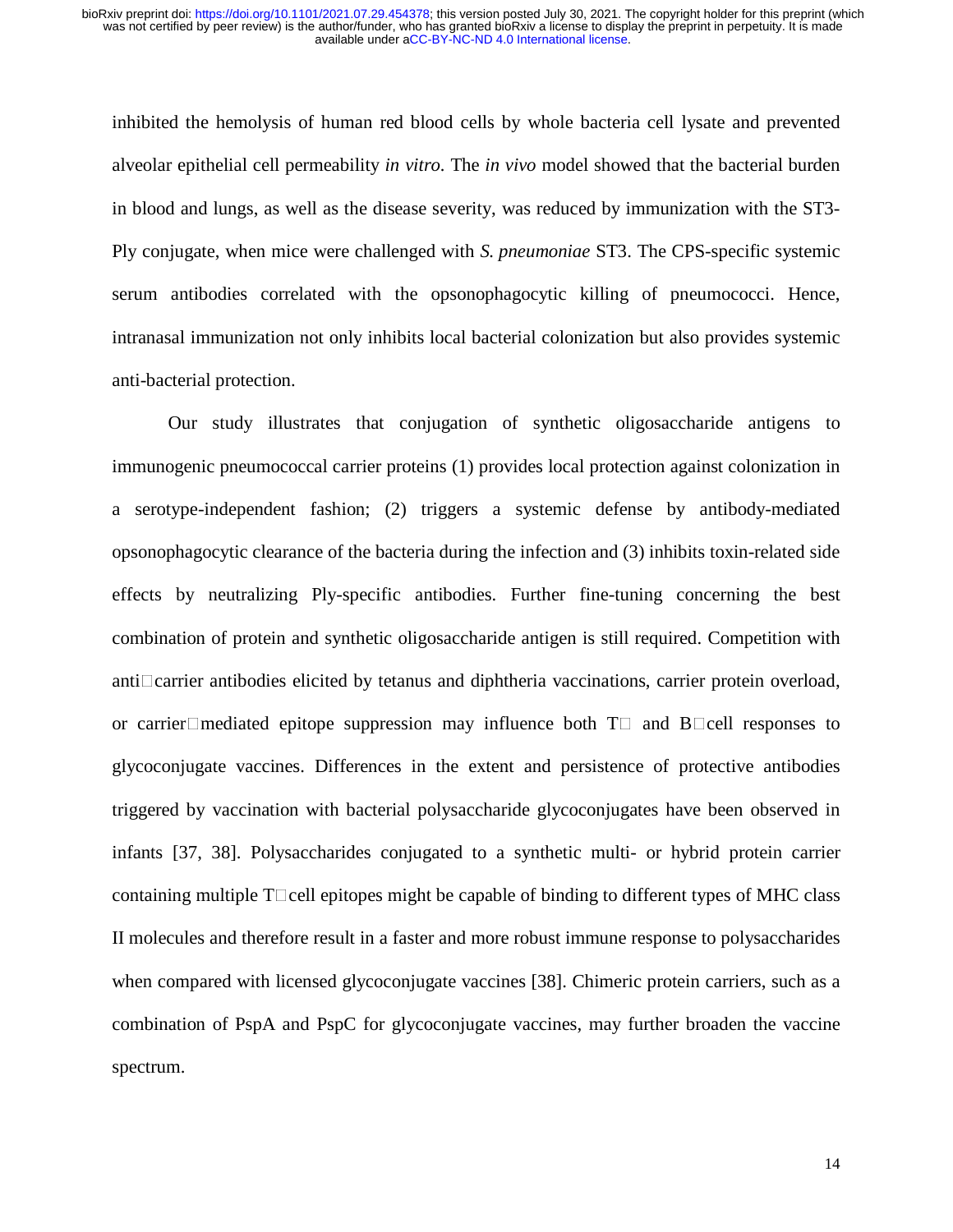Mouse models are often insufficient for addressing particular research questions [39]. The antibody repertoires displayed by mice differ from other mammals [40], and species-specific variations of the immune response to glycan antigen have been observed [41]. Swine and human immune responses are over 80% similar, while human and mouse parameters overlap by less than 10% [42]. Thus, swine were chosen as a large animal model to evaluate the immunogenicity of semisynthetic ST3-Ply and ST3-CRM197 conjugates. This study provides the first evidence for the immunogenicity of synthetic glycoconjugate vaccines in a swine model. The generated antibodies were able to kill pneumococci and neutralize the toxic effect of pneumolysin *in vitro.*  However, the protective activity of the glycoconjugate vaccines in the swine *in vivo* infection model requires further investigation. The immune response to a glycoconjugate depends on antibody-producing B cells and on a relatively small population of antigen-specific T lymphocytes that help B cells as well as control the inflammation and protection in response to the pathogen. Understanding the role of antigen-specific T cells in the host immune response is essential for developing effective T cell-dependent vaccines [43]. Here, we demonstrate the involvement of T cells in response to semisynthetic glycoconjugates as well as the specific carbohydrate T cell subpopulation  $(T_{\text{carbs}})$ .

In summary, the global use of PCVs has significantly decreased the burden of IPD caused by serotypes included in the vaccines. However, serotype replacement leads to the increase in invasive diseases caused by non-vaccine types of pneumococcus. Therefore, the strategy of expanding the valency of PCVs, such as PCV15 [44] and PCV24 [45], is a short-term solution. The urgency for a novel universal vaccine is rising up. The combination of synthetic oligosaccharide antigens resembling the pathogen capsule with an immunogenic pneumococcal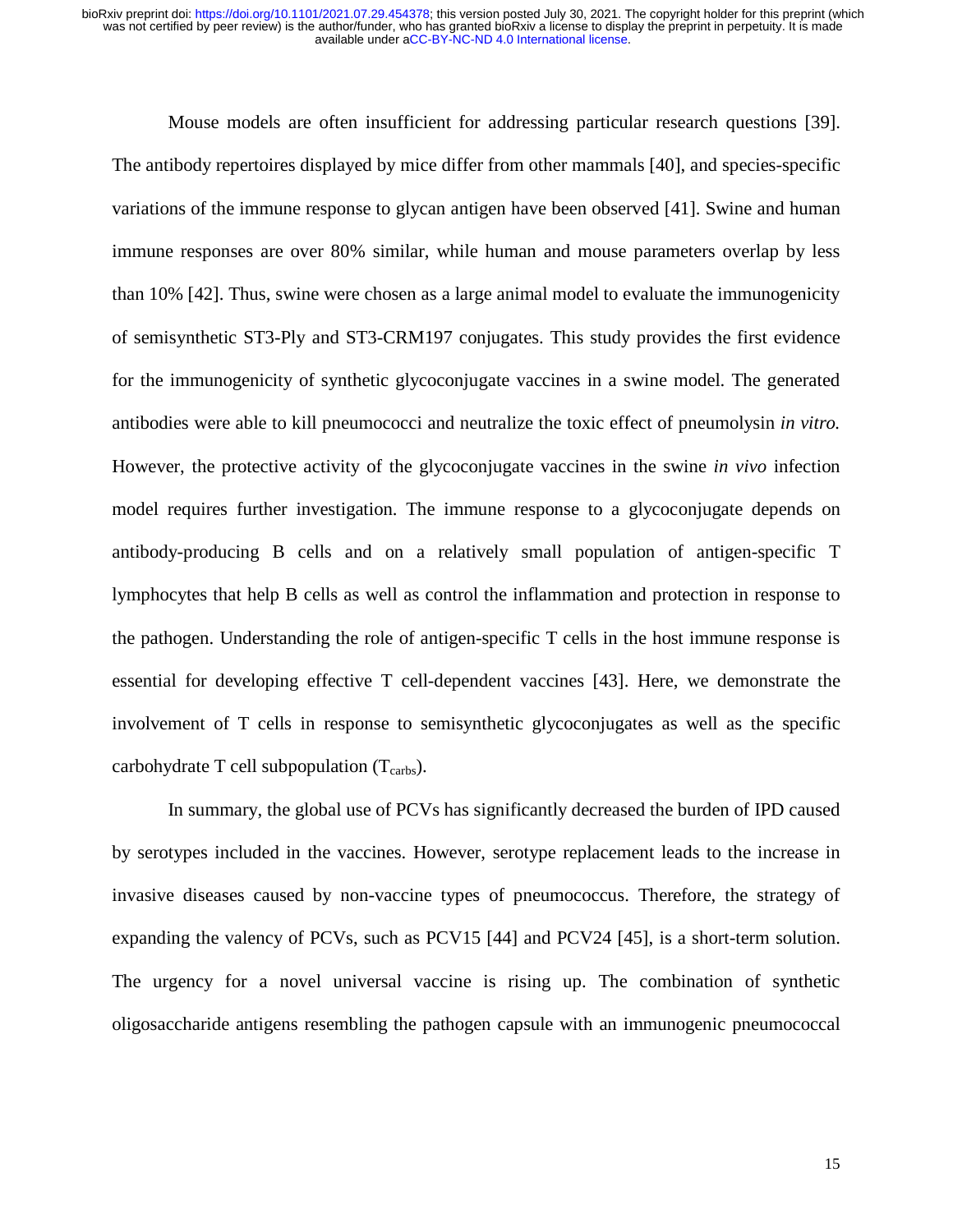carrier protein enhanced the efficacy of glycoconjugates against bacterial pneumonia that may be attractive candidates for the development of next-generation vaccines.

# **Funding**

We gratefully acknowledge generous financial support from the Max Planck Society and the German Research Foundation (SFB/TR 84 "Innate Immunity of the Lung," C6, C8, C9; to. P.H.S., M.W. and L.E.S.) and by the Federal Excellence Initiative of Mecklenburg Western Pomerania and European Social Fund (ESF) Grant KoInfekt (ESF\_14-BM-A55-0001\_16 to Sv.H.). We also appreciate the support of Zentrum für Infektionsbiologie und Immunität (ZIBI) Graduate School and International Max Planck Research School for Infectious Diseases and Immunology program (IMPRS-IDI).

#### **Author contributions**

P.K., L.E.S., and P.H.S. designed experiments. P.K. carried out all experiment. P.K., L.Y., K.R. F.V., and T.K. performed a challenge mice study. F.V., T.K., and S.H. provided PspA and Ply protein. A.S. and U.B. conducted pigs immunization. F.E. performed flow cytometry experiment of swine samples. S.H. guided the immunological swine data analyses C.L.P. and S.G.P. synthetized ST3 tetrasaccharide, M.E. synthetized ST2-hexasaccharide. P.M. and M.B. performed conjugation and MALDI characterization. P.K analyzed results and prepared the figures. L.E.S. and P.H.S. conceived of the project. P.K. wrote the initial draft of the manuscript that was edited by L.E.S. and P.H.S. with the input from all authors.

# **Competing interests**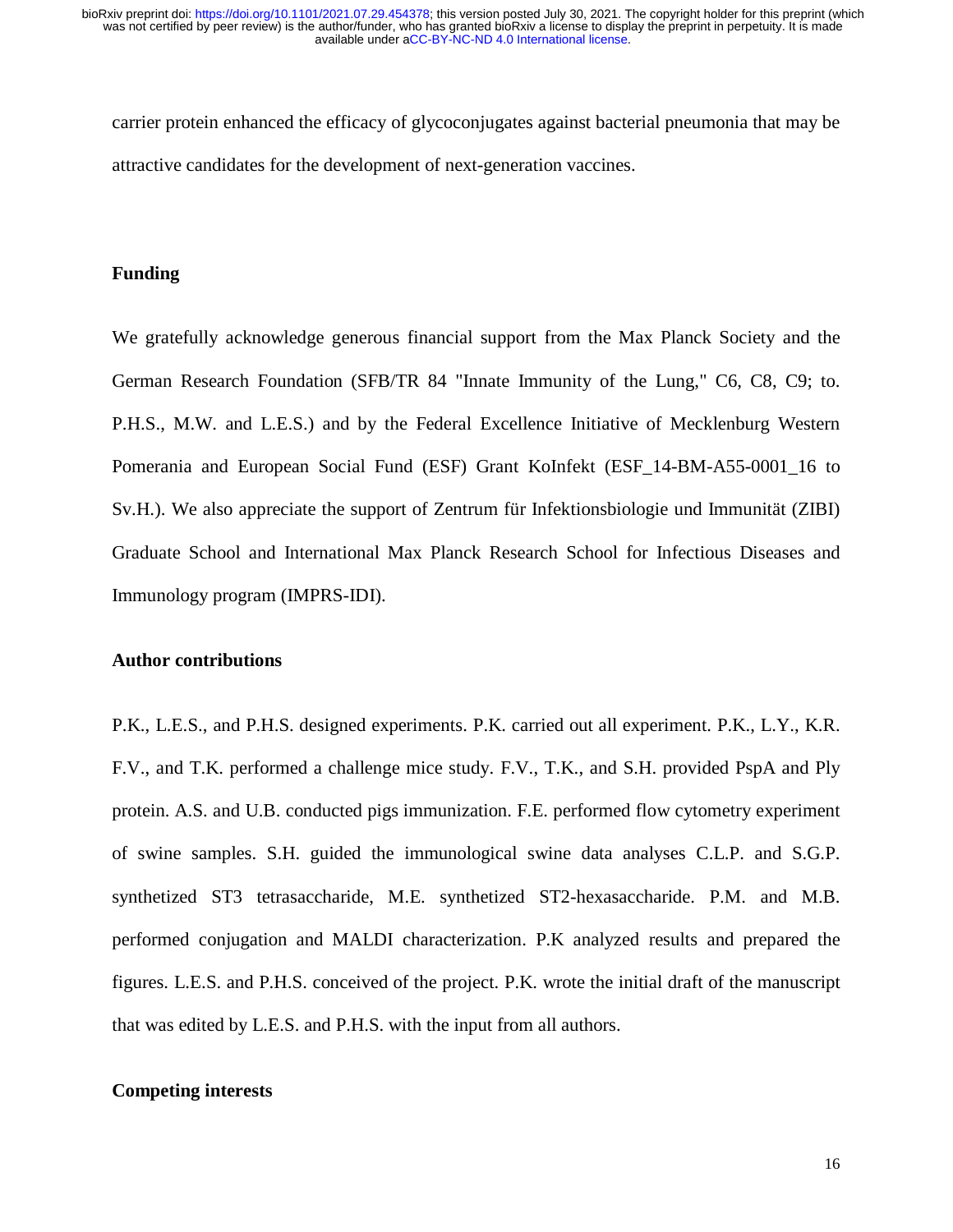European Patent Application No. EP 20 170 605.8; Synthetic Streptococcus pneumoniae

saccharide conjugates to conserved membrane protein filed by the inventors P.H.S., L.E.S., P.K.

and S.V.H. Glycoconjugates containing the synthetic glycan structures of Streptococcus

pneumoniae serotypes serotype 2 and 3 are included in patent "Pneumococcal oligosaccharide-

protein conjugate composition" no. EP 16 179 133.0 filed by the inventors P.H.S. and P.K.

## **References**

1. Mullarkey CE, Bailey MJ, Golubeva DA, et al. Broadly Neutralizing Hemagglutinin Stalk-Specific Antibodies Induce Potent Phagocytosis of Immune Complexes by Neutrophils in an Fc-Dependent Manner. mBio **2016**; 7.

2. Rodrigues CMC, Groves H. Community-Acquired Pneumonia in Children: the Challenges of Microbiological Diagnosis. Journal of clinical microbiology **2018**; 56.

3. WHO. WHO and Maternal and Child Epidemiology Estimation Group (MCEE) interim estimates and the United Nations Inter-agency Group for Child Mortality Estimation estimates for the year 2018. **2019**.

4. McLaughlin JM, Khan FL, Thoburn EA, Isturiz RE, Swerdlow DL. Rates of hospitalization for communityacquired pneumonia among US adults: A systematic review. Vaccine **2020**; 38:741-51.

5. Cilloniz C, Dominedo C, Garcia-Vidal C, Torres A. Community-acquired pneumonia as an emergency condition. Current opinion in critical care **2018**; 24:531-9.

6. Klein Klouwenberg P, Bont L. Neonatal and infantile immune responses to encapsulated bacteria and conjugate vaccines. Clinical & developmental immunology **2008**; 2008:628963.

7. Hayward S, Thompson LA, McEachern A. Is 13-Valent Pneumococcal Conjugate Vaccine (PCV13) Combined With 23-Valent Pneumococcal Polysaccharide Vaccine (PPSV23) Superior to PPSV23 Alone for Reducing Incidence or Severity of Pneumonia in Older Adults? A Clin-IQ. Journal of patient-centered research and reviews **2016**; 3:111-5.

8. Principi N, Esposito S. Development of pneumococcal vaccines over the last 10 years. Expert opinion on biological therapy **2018**; 18:7-17.

9. Anish C, Schumann B, Pereira Claney L, Seeberger Peter H. Chemical Biology Approaches to Designing Defined Carbohydrate Vaccines. Chemistry & Biology **2014**; 21:38-50.

10. Seeberger PH, Pereira CL, Khan N, et al. A Semi-Synthetic Glycoconjugate Vaccine Candidate for Carbapenem-Resistant Klebsiella pneumoniae. Angew Chem Int Ed Engl **2017**; 56:13973-8.

11. Schumann B, Hahm HS, Parameswarappa SG, et al. A semisynthetic Streptococcus pneumoniae serotype 8 glycoconjugate vaccine. Sci Transl Med **2017**; 9.

12. Gjini E. Geographic variation in pneumococcal vaccine efficacy estimated from dynamic modeling of epidemiological data post-PCV7. Scientific Reports **2017**; 7:3049.

13. Miller E, Andrews NJ, Waight PA, Slack MPE, George RC. Herd immunity and serotype replacement 4 years after seven-valent pneumococcal conjugate vaccination in England and Wales: an observational cohort study. The Lancet Infectious Diseases **2011**; 11:760-8.

14. Croucher NJ, Finkelstein JA, Pelton SI, et al. Population genomics of post-vaccine changes in pneumococcal epidemiology. Nat Genet **2013**; 45:656-63.

15. Lagousi T, Basdeki P, Routsias J, Spoulou V. Novel Protein-Based Pneumococcal Vaccines: Assessing the Use of Distinct Protein Fragments Instead of Full-Length Proteins as Vaccine Antigens. Vaccines (Basel) **2019**; 7.

16. Briles DE, Hollingshead SK, Paton JC, et al. Immunizations with pneumococcal surface protein A and pneumolysin are protective against pneumonia in a murine model of pulmonary infection with Streptococcus pneumoniae. The Journal of infectious diseases **2003**; 188:339-48.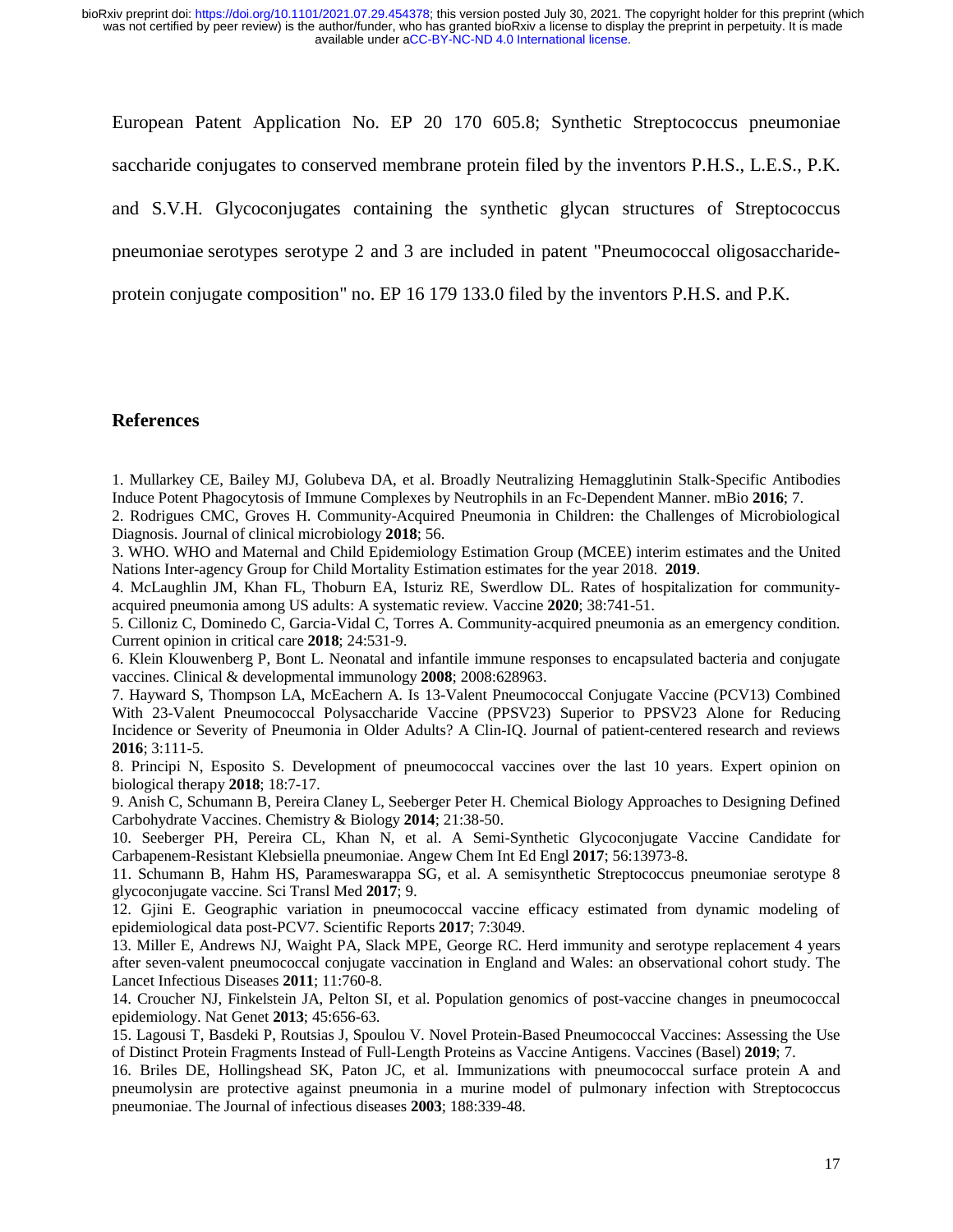17. Odutola A, Ota MO, Ogundare EO, et al. Reactogenicity, safety and immunogenicity of a protein-based pneumococcal vaccine in Gambian children aged 2-4 years: A phase II randomized study. Human vaccines & immunotherapeutics **2015**; 12:393-402.

18. Pauksens K, Nilsson AC, Caubet M, et al. Randomized controlled study of the safety and immunogenicity of pneumococcal vaccine formulations containing PhtD and detoxified pneumolysin with alum or adjuvant system AS02V in elderly adults. Clinical and vaccine immunology : CVI **2014**; 21:651-60.

19. Rodrigues TC, Oliveira MLS, Soares-Schanoski A, et al. Mucosal immunization with PspA (Pneumococcal surface protein A)-adsorbed nanoparticles targeting the lungs for protection against pneumococcal infection. PloS one **2018**; 13:e0191692.

20. da Silva MA, Converso TR, Goncalves VM, Leite LCC, Tanizaki MM, Barazzone GC. Conjugation of PspA4Pro with Capsular Streptococcus pneumoniae Polysaccharide Serotype 14 Does Not Reduce the Induction of Cross-Reactive Antibodies. Clinical and vaccine immunology : CVI **2017**; 24.

21. Witzenrath M, Gutbier B, Hocke AC, et al. Role of pneumolysin for the development of acute lung injury in pneumococcal pneumonia. Crit Care Med **2006**; 34:1947-54.

22. Zysk G, Schneider-Wald BK, Hwang JH, et al. Pneumolysin is the main inducer of cytotoxicity to brain microvascular endothelial cells caused by Streptococcus pneumoniae. Infect Immun **2001**; 69:845-52.

23. Zhang Q, Bernatoniene J, Bagrade L, et al. Serum and mucosal antibody responses to pneumococcal protein antigens in children:relationships with carriage status. European journal of immunology **2006**; 36:46-57.

24. Rubins JB, Paddock AH, Charboneau D, Berry AM, Paton JC, Janoff EN. Pneumolysin in pneumococcal adherence and colonization. Microbial pathogenesis **1998**; 25:337-42.

25. Khan N, Jan AT. Towards Identifying Protective B-Cell Epitopes: The PspA Story. Frontiers in microbiology **2017**; 8:742.

26. Haleem KS, Ali YM, Yesilkaya H, et al. The Pneumococcal Surface Proteins PspA and PspC Sequester Host C4-Binding Protein To Inactivate Complement C4b on the Bacterial Surface. Infection and immunity **2019**; 87.

27. Wu HY, Nahm MH, Guo Y, Russell MW, Briles DE. Intranasal immunization of mice with PspA (pneumococcal surface protein A) can prevent intranasal carriage, pulmonary infection, and sepsis with Streptococcus pneumoniae. The Journal of infectious diseases **1997**; 175:839-46.

28. Parameswarappa SG, Reppe K, Geissner A, et al. A Semi-synthetic Oligosaccharide Conjugate Vaccine Candidate Confers Protection against Streptococcus pneumoniae Serotype 3 Infection. Cell Chem Biol **2016**; 23:1407-16.

29. Emmadi M, Khan N, Lykke L, et al. A Streptococcus pneumoniae Type 2 Oligosaccharide Glycoconjugate Elicits Opsonic Antibodies and Is Protective in an Animal Model of Invasive Pneumococcal Disease. Journal of the American Chemical Society **2017**; 139:14783-91.

30. Taylor SD, Sanders ME, Tullos NA, et al. The cholesterol-dependent cytolysin pneumolysin from Streptococcus pneumoniae binds to lipid raft microdomains in human corneal epithelial cells. PloS one **2013**; 8:e61300.

31. Bacher P, Schink C, Teutschbein J, et al. Antigen-reactive T cell enrichment for direct, high-resolution analysis of the human naive and memory Th cell repertoire. J Immunol **2013**; 190:3967-76.

32. Odutola A, Ota MOC, Antonio M, et al. Efficacy of a novel, protein-based pneumococcal vaccine against nasopharyngeal carriage of Streptococcus pneumoniae in infants: A phase 2, randomized, controlled, observer-blind study. Vaccine **2017**; 35:2531-42.

33. Hotomi M, Yuasa J, Briles DE, Yamanaka N. Pneumolysin plays a key role at the initial step of establishing pneumococcal nasal colonization. Folia Microbiologica **2016**; 61:375-83.

34. Bogaert D, de Groot R, Hermans PWM. Streptococcus pneumoniae colonisation: the key to pneumococcal disease. The Lancet Infectious Diseases **2004**; 4:144-54.

35. Thakur A, Foged C. Nanoparticles for mucosal vaccine delivery. Nanoengineered Biomaterials for Advanced Drug Delivery **2020**:603-46.

36. Voss F, Kohler TP, Meyer T, et al. Intranasal Vaccination With Lipoproteins Confers Protection Against Pneumococcal Colonisation. Frontiers in immunology **2018**; 9:2405.

37. Castellino F, Galli G, Del Giudice G, Rappuoli R. Generating memory with vaccination. European journal of immunology **2009**; 39:2100-5.

38. Trotter CL, McVernon J, Ramsay ME, et al. Optimising the use of conjugate vaccines to prevent disease caused by Haemophilus influenzae type b, Neisseria meningitidis and Streptococcus pneumoniae. Vaccine **2008**; 26:4434- 45.

39. Seok J, Warren HS, Cuenca AG, et al. Genomic responses in mouse models poorly mimic human inflammatory diseases. Proc Natl Acad Sci U S A **2013**; 110:3507-12.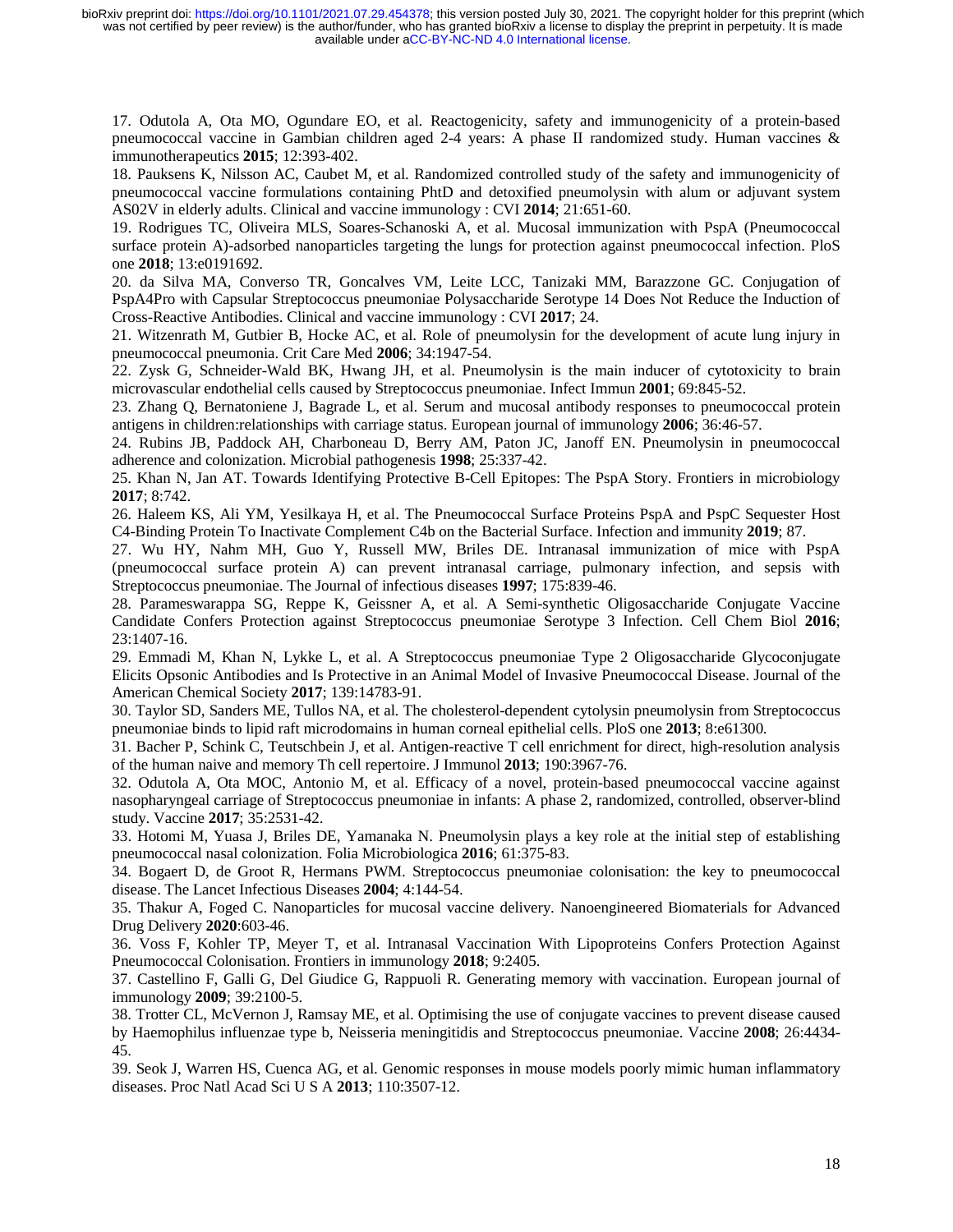40. Schroeder HW, Jr. Similarity and divergence in the development and expression of the mouse and human antibody repertoires. Developmental and comparative immunology **2006**; 30:119-35.

41. Schumann B, Reppe K, Kaplonek P, et al. Development of an Efficacious, Semisynthetic Glycoconjugate Vaccine Candidate against Streptococcus pneumoniae Serotype 1. ACS central science **2018**; 4:357-61.

42. Dawson HD, Chen C, Gaynor B, Shao J, Urban JF. The porcine translational research database: a manually curated, genomics and proteomics-based research resource. BMC Genomics **2017**; 18:643.

43. Seder RA, Darrah PA, Roederer M. T-cell quality in memory and protection: implications for vaccine design. Nature Reviews Immunology **2008**; 8:247.

44. Rupp R, Hurley D, Grayson S, et al. A dose ranging study of 2 different formulations of 15-valent pneumococcal conjugate vaccine (PCV15) in healthy infants. Human vaccines & immunotherapeutics **2019**; 15:549-59.

45. Kwambana-Adams BA, Mulholland EK, Satzke C. State-of-the-art in the pneumococcal field: Proceedings of the 11(th) International Symposium on Pneumococci and Pneumococcal Diseases (ISPPD-11). Pneumonia (Nathan) **2020**; 12:2.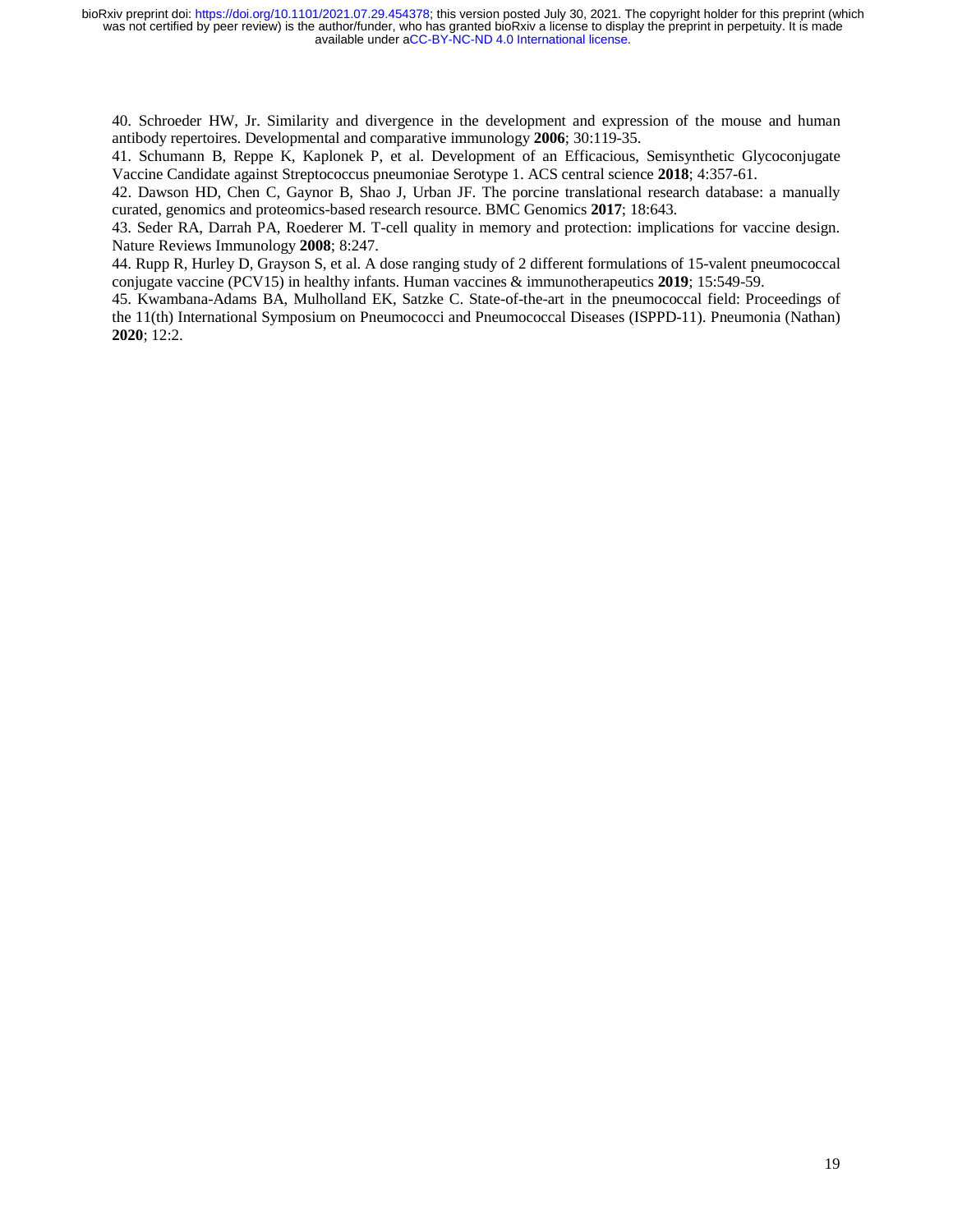

**Figure 1. ST3-Ply glycoconjugate is immunogenic and protects against** *S. pneumoniae* **serotype induced pneumonia. a)** ST3-tetrasaccharide and Ply conjugation reaction. Synthetic ST3-tetrasaccharide **1** was covalently conjugated with Ply carrier protein using *p*-nitrophenyl adipate ester **2** as a coupling reagent, yielding semisynthetic glycoconjugate ST3-Ply **4**. **b)**  Vaccination regimen. ST3-Ply, ST3-CRM, and PCV13 were administered at indicated time points, followed by challenge with 5 x 10<sup>6</sup> CFU of *S. pneumoniae* serotype 3 bacteria. Mice (*n* = 8) were immunized with a dose of vaccine equivalent to 0.4 µg of synthetic antigen. **c)** Kinetics of ST3-tetrasaccharide specific IgG measured by glycan array. Serum samples from mice immunized with ST3-Ply, ST3-CRM197, and commercial PCV13 vaccine were collected on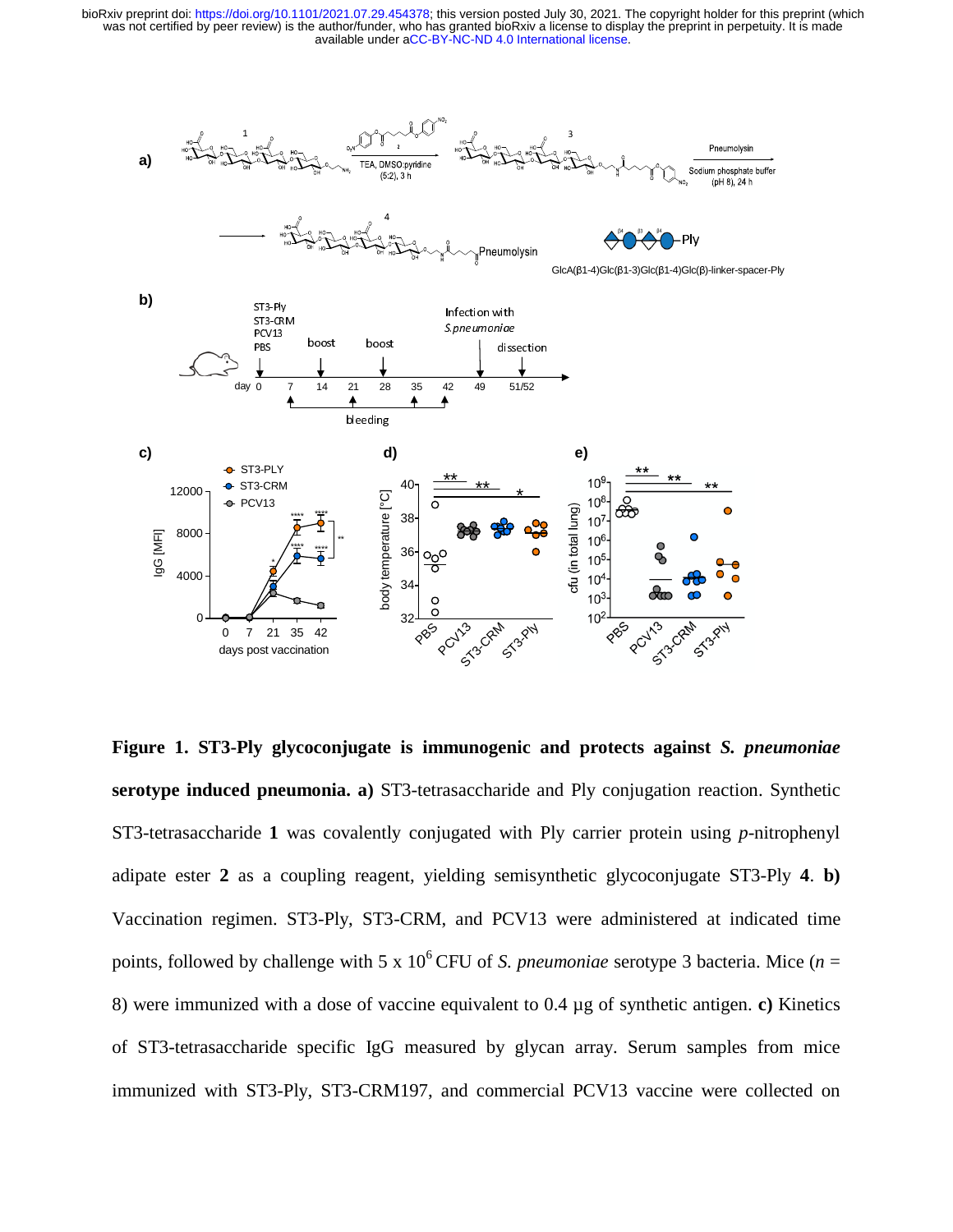days 0, 7, 21, 35, and 42. Dots indicate the mean fluorescence intensity value  $\pm$  SEM of eight animals per group. Statistical analysis was performed by Tukey's multiple comparisons test. **d)**  Body temperature changes 48h after the pneumococcal challenge. Statistical analysis was performed by Tukey's multiple comparisons test. **e)** Bacterial burden in lungs 48h post-infection. CFUs were calculated for each animal and plotted as individual data points from  $n = 8$  mice ( $n =$ 6 for ST3-Ply vaccinated group). Statistical analysis was performed by Tukey's multiple comparisons test. Statistical significance for all panels \* p <0.05, \*\* p <0.01, \*\*\* p <0.001 \*\*\*\* p <0.0001.



**Figure 2.** *"Ex vivo"* **cross-protection and inhibition of serotype independent pneumolysin induced lysis of human red blood cells by anti-pneumolysin antibodies from mice**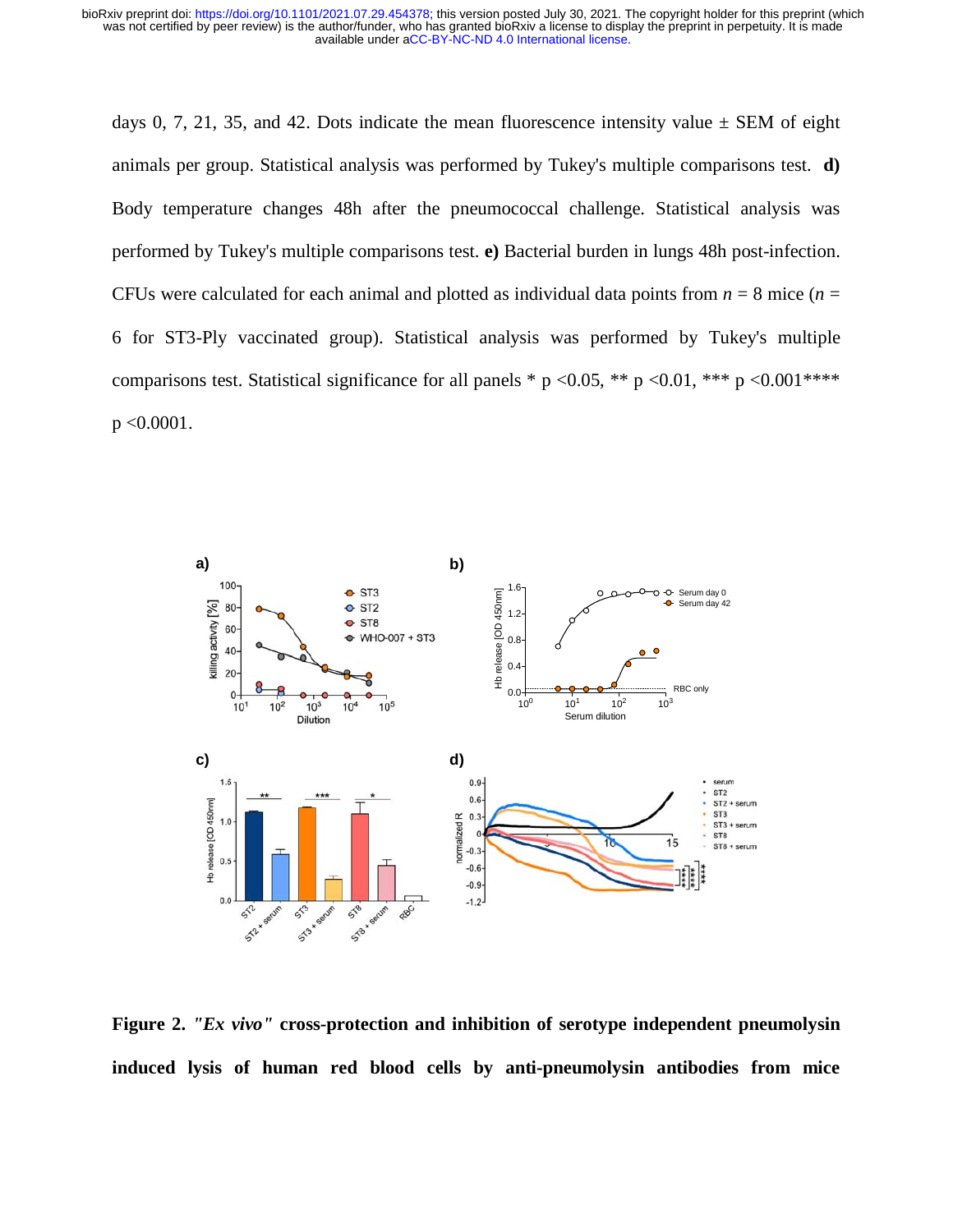**immunized with ST3-Ply conjugate. a)** The *in vitro* opsonophagocytic killing of *S. pneumoniae* ST2, ST3, and ST8 mediated by polyclonal antibodies from mice immunized with ST3-Ply glycoconjugate. Blood collected on day 35 after the immunization was used for the assay  $(n = 8)$ . Data are means of CFU reduction relative to negative control wells (samples lacking either antibody or complement) of two independent experiments. WHO-007sp human control sera from volunteers immunized with pneumococcal polysaccharide vaccine were used as a standard. **b)**  Inhibition of hemolytic activities of native pneumolysin  $(12.5\mu g)$  by antibodies from mice immunized with ST3-Ply conjugate. Different dilutions of serum from blood collected on days 0 and 42 were tested. Hemoglobin release is measured as the 540 nm absorbance  $(A_{540})$  of assay supernatants. **c)** The inhibition of hemolytic activities of whole-cell lysates of *S. pneumoniae* ST2, ST3, and ST8 by antibodies from mice immunized with ST3-Ply conjugate. Hemoglobin release is expressed as the  $A_{540}$  of assay supernatants (mean  $\pm$  SD). The statistical significance was calculated by paired t-test. **d)** Serum from mice immunized with ST3-Ply conjugate protects pneumolysin-induced epithelial barrier disruption (two independent experiments). A549 cells were treated with the whole cell lysate of *S.pneumoniae* serotypes 2, 3, and 8 with and without serum from mice immunized with ST3-Ply (blood collected on day 35). Transcellular electrical resistance was continuously monitored for 15 hours and normalized to baseline resistance. Statistical significance was calculated by Wilcoxon matched-pairs signed rank test between bacteria lysate with and without antibodies. Statistical significance for all panels  $* p < 0.05$ ,  $** p$  $\langle 0.01, **p \langle 0.001^{***} p \langle 0.0001 \rangle$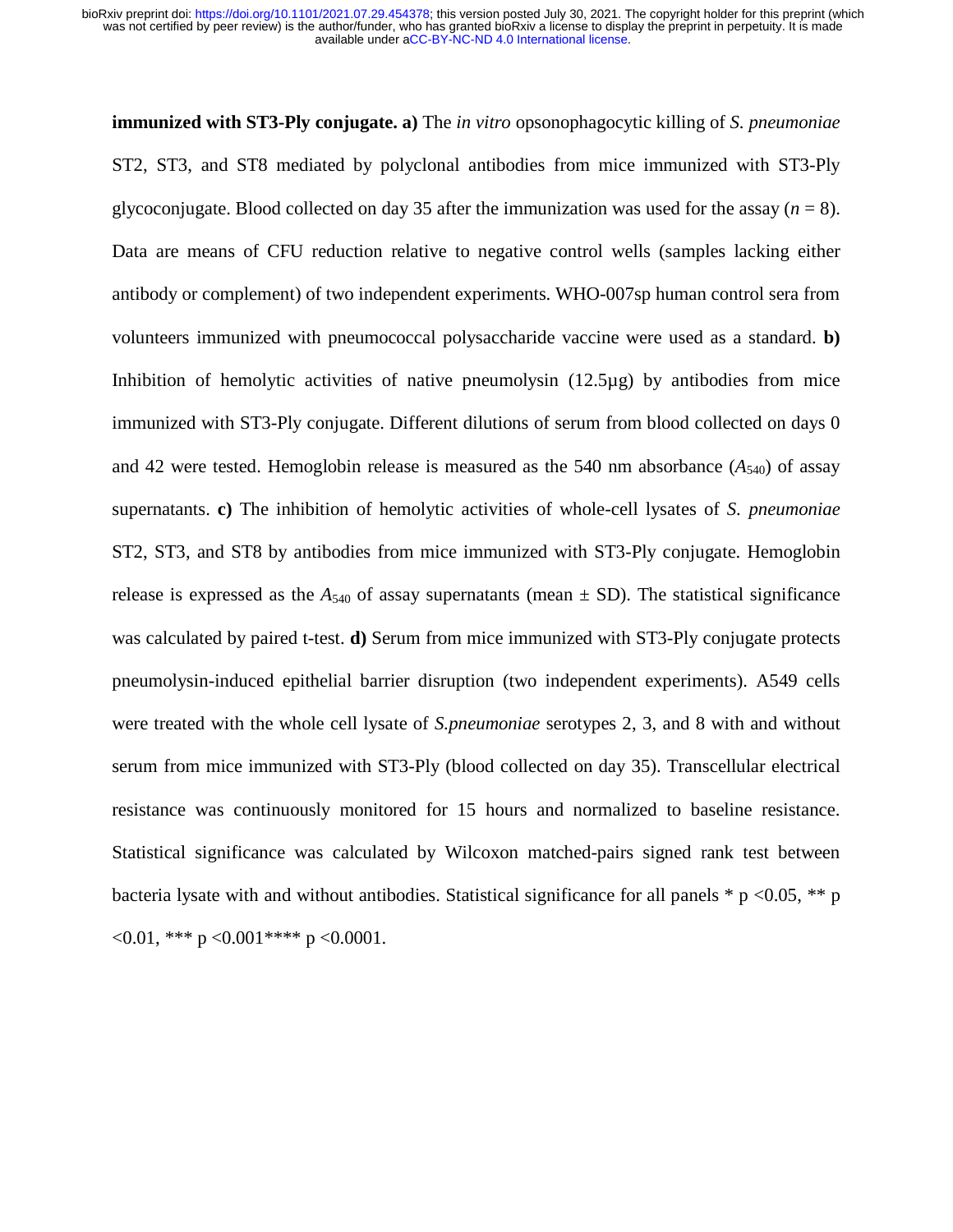

**Figure 3. Intranasal immunization with ST3-Ply and ST3-PspA elicits mucosal and systemic immune responses and inhibits serotype-homologous and -heterologous**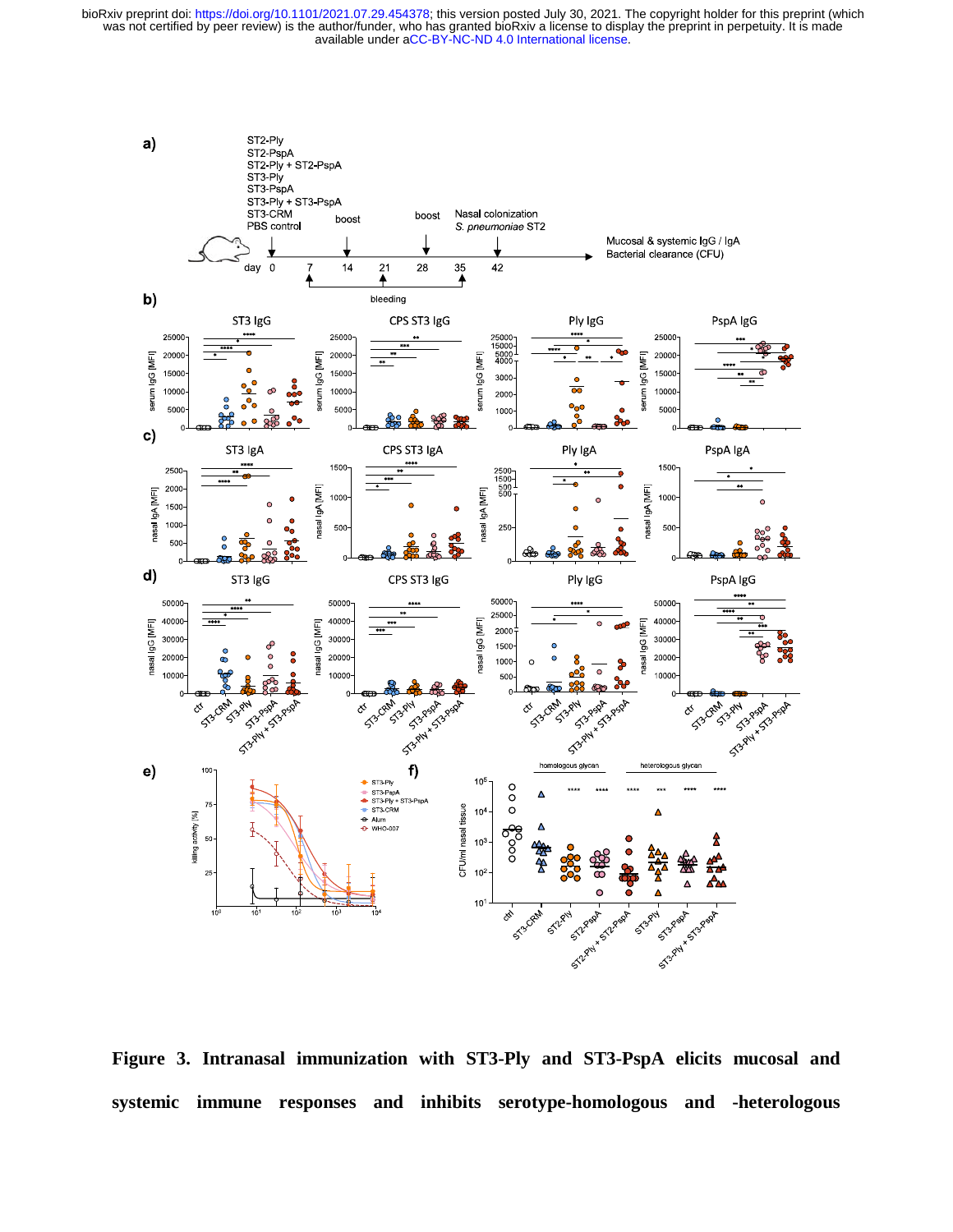# **colonization**.

**a)** Schematic overview of the study design. **b)** Serum IgG responses on day 35 postimmunization measured by glycan array expressed as MFI. Each dot represents an individual mouse (randomly chosen animals  $(n = 10)$  from each group). Statistical analysis was performed by Tukey's multiple comparisons test. **c-d)** Evaluation of mucosal IgA (c) and IgG (d) responses on day 3 post intranasal immunization with the indicated conjugates to the indicated antigens (ST3-tetrasaccharide (ST3); CPS ST3; Pneumolysin (Ply) and PspA) measured in homogenized nasal tissue by glycan array expressed as MFI. Each dot represents an individual mouse  $(n = 12)$ . Statistical analysis was performed by Tukey's multiple comparisons tests. **e)** opsonophagocytic killing of *S.pneumoniae* serotype 3 mediated by antibody from mice immunized with ST3-Ply, ST3-PspA, and ST3-Ply + ST3-PspA glycoconjugates. Blood collected on day 35 was used for the assay. Data are means  $\pm$  SD of CFU reduction relative to negative control wells (samples lacking either antibody or complement) of two independent experiments. **f)** Nasal colonization with *S. pneumoniae* serotype 2 (D39) three days after intranasal challenge of vaccinated C57BL/6N mice  $(n = 12)$  with  $3.5 \times 10^6$  CFU. Each dots represent CFU recovered from an individual animal. Data were analyzed using a one-way ANOVA multi comparison test. Statistical significance for all panels \* p < 0.05, \*\* p < 0.01, \*\*\* p < 0.001 \*\*\* p < 0.0001.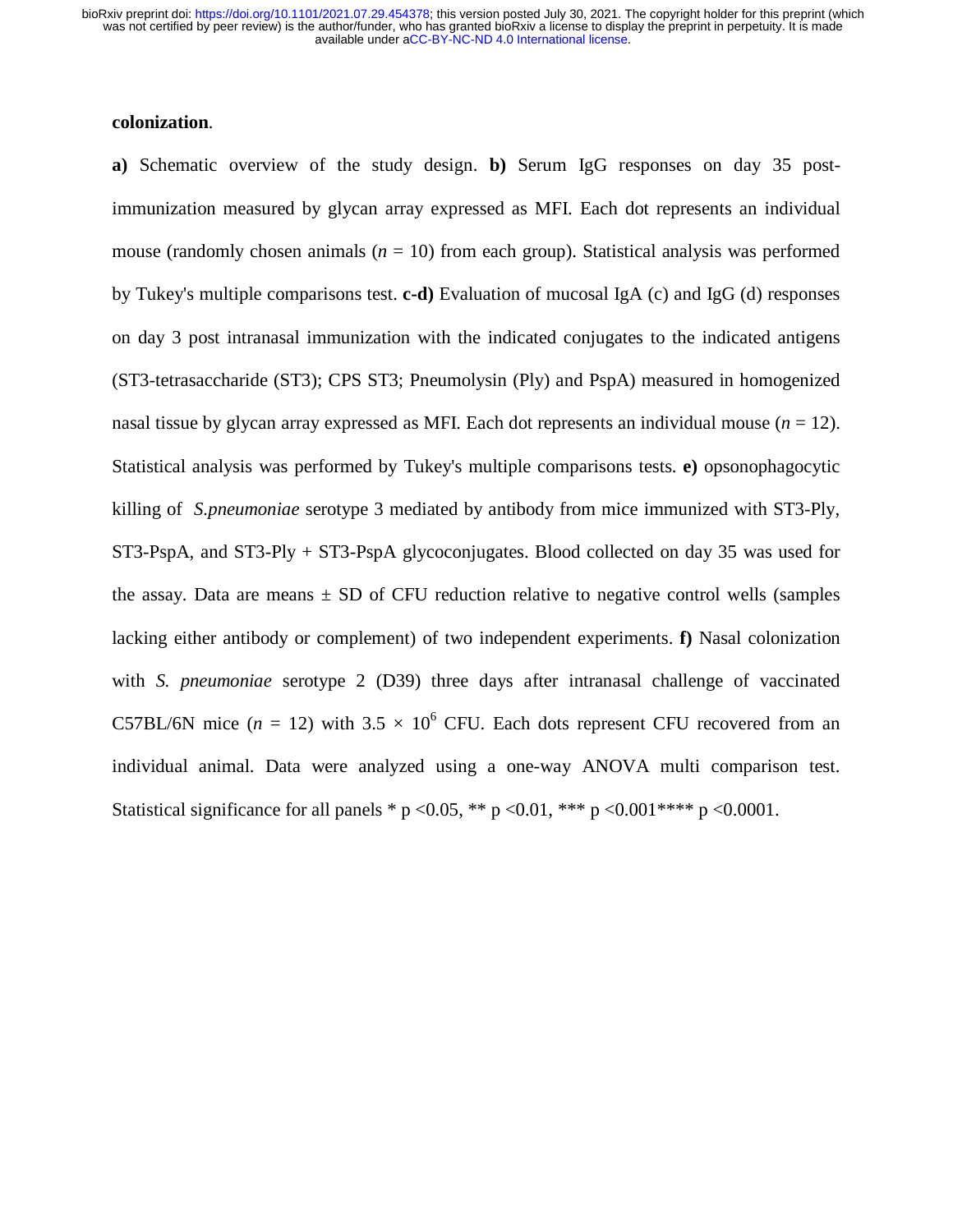

**Figure 4. ST3-CRM197 and ST3-Ply glycoconjugates are immunogenic in swine. a)** Schematic overview of the study design. **b-e).** Evaluation of IgG1/IgG2 responses in swine immunized with ST3-Ply or ST3-CRM197 or PCV13 and Alum adjuvant negative control. Antibody level against ST3-tetrasaccharide (b) and native *S. pneumoniae* serotype 3 CPS (c) and carrier proteins PLY (d) and CRM197 (e) measured by glycan array. Bars indicate the mean fluorescence intensity of each group  $\pm$  SEM ( $n = 6$  animals per group). Statistical significance